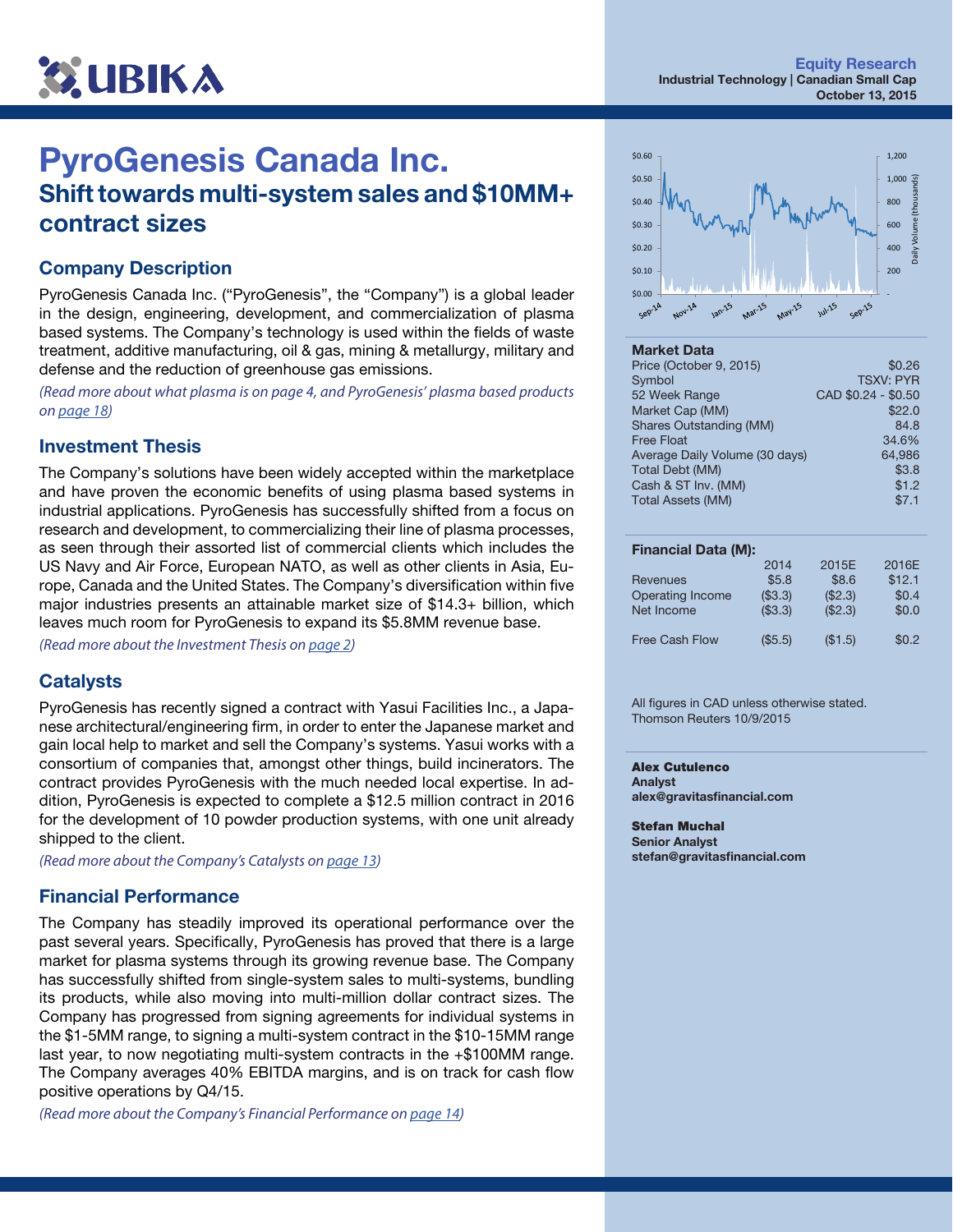<span id="page-1-0"></span>

## Executive Summary

PyroGenesis Canada Inc. ("PyroGenesis", the "Company") is a leader in the design, engineering, development, and commercialization of plasma based systems. The Company's technology is applicable within the fields of waste treatment, additive manufacturing, oil & gas, mining & metallurgy, military and defense, and reducing greenhouse gas (GHG) emissions. PyroGenesis leverages its 20+ years of research and development, engineering and manufacturing expertise to provide customizable solutions for its broad range of clients which include the US Navy and Air Forces, European NATO, as well as other clients in Asia, Europe, Canada and United States. The Company's CEO, Peter Pascali, alongside his father, Peter P. Pascali Sr., both own a combined 65.3% of the common shares outstanding, strictly aligning the CEO's interest to the performance of the Company.

Over the past several years, PyroGenesis has proven that their systems and processes have large economic and environmental benefits within multi-billion dollar industries. The Company has successfully worked alongside the US Navy to design, construct, and deliver its Plasma Arc Waste Destruction System (PAWDS) for their aircraft carriers. Upon successful completion of the project in 2012, PyroGenesis was contracted for a reorder, demonstrating a need for such systems. Within the additive manufacturing industry, the Company signed a \$12.5MM contract with an Asian client for the delivery of 10 Powder Production Systems used for 3D printing. Additionally, PyroGenesis is making significant strides within oil & gas, through a signing of five separate contracts. Current results illustrate annual savings of \$40MM in disposal costs and additional value from recovered metal, a cost saving industry players desperately need at a time of depressed energy prices.

PyroGenesis is based out of Montreal, yet its products span across Asia, Europe and North America. Most recently, the Company has signed an exclusive marketing agreement with Yasui Facilities Inc. ("Yasui") of Japan, to have them market PyroGenesis' line of plasma waste processing systems in Japan for five years. Yasui provides the Company with local expertise, aiding with market penetration and permitting efforts. With a growing backlog currently standing at \$15.7MM, attainable operating margins of 40%, and an attainable market of \$14.3+ billion (*see Business Opportunities pg 4-12)*, PyroGenesis has significant growth opportunities.

#### Investment Thesis

The Company's systems target five large industries, diversifying the Company's revenue base and providing it with major room for economic growth. Company's revenues come from:

- Waste Management: the Company has developed six separate plasma waste processes and four plasma touches in order to destroy Municipal Solid Waste (MSW) and turn it into energy sources such as electricity and heat.
- Military: waste destruction system designed and installed on an aircraft carrier, and Plasma Resource Recovery System (PRRS) produced at an Air Force base in Florida.
- Additive Manufacturing: \$12.5MM contract signed with an Asian-based large scale manufacturer, for the delivery of 10 powder production systems
- Treatment of Aluminum and Zinc dross: first commercial sale of DROSRITE™ furnace system to North American automobile parts manufacturer.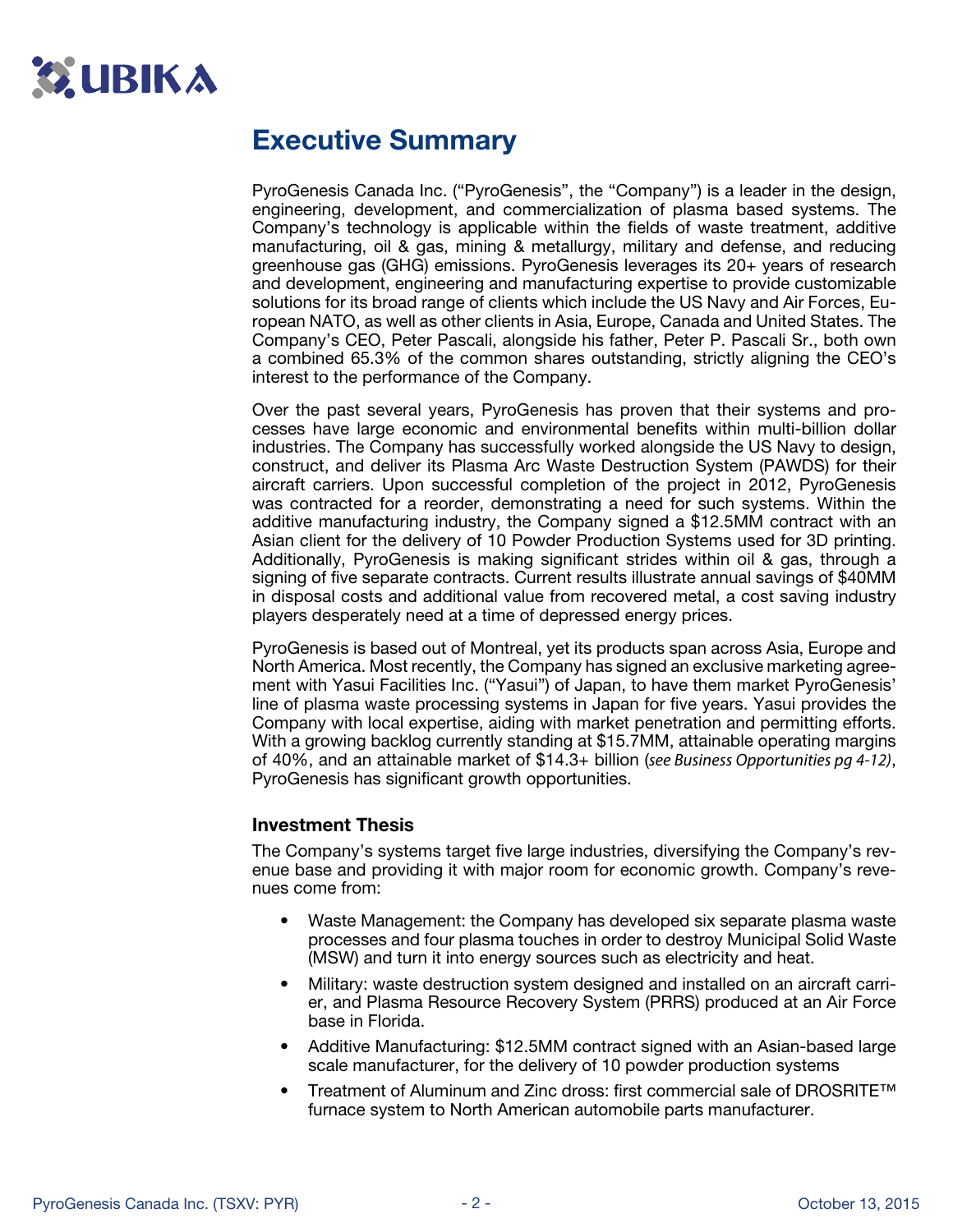# **C. UBIKA**

- Processing of waste streams and a feasibility project for expanding production capability within the Oil & Gas industry: proved that plasma processing of waste streams can recover valuable metals and a significant 50 to 1 volume reduction, reducing disposal costs by more than 90%. Project testing is expected to be completed in H2/15, and if successful, a commercial system or set of systems would be needed to target a 300 tonnes per day (TPD) operation. In addition, a project designed to enhance and accelerate oil extraction is currently in its second phase of trials. This patent pending process costs less than 20% of that currently used and is an environmentally safe solution utilizing electricity as its only heat source.
- Feasibility project to test plasma can be used to refine ore into pure metal: contracted by a junior metals and mining Company, with expected project completion targeted for Q2/16
- Mobile Plasma System for the Destruction of Chemical Warfare Agents: Currently in the 2nd and Final Phase. System scheduled for delivery in Q3/15

PyroGenesis leads the industry with a highly concentrated expertise in plasma processes:

- 20+ years of research and development
- Company has successfully reinvented waste treatment through the use of plasma based processes, providing an environmentally safe solution
- Company has a diverse staff of 20 engineers with 120+ combined years of experience in design, engineering, and manufacturing. This expertise enables the Company to provide customized solutions to clients, while also offering highly specialized engineering services

Growing demand for Company's systems and processes, with current signed backlog at \$15.7MM:

- Geographic expansion into Europe and Japan through sales contracts and an exclusive marketing agreement
- Revenues diversified over five separate industries
- Backlog almost triple the Company's 2014 revenues of \$5.8MM
- On track to being cash flow positive by Q4/15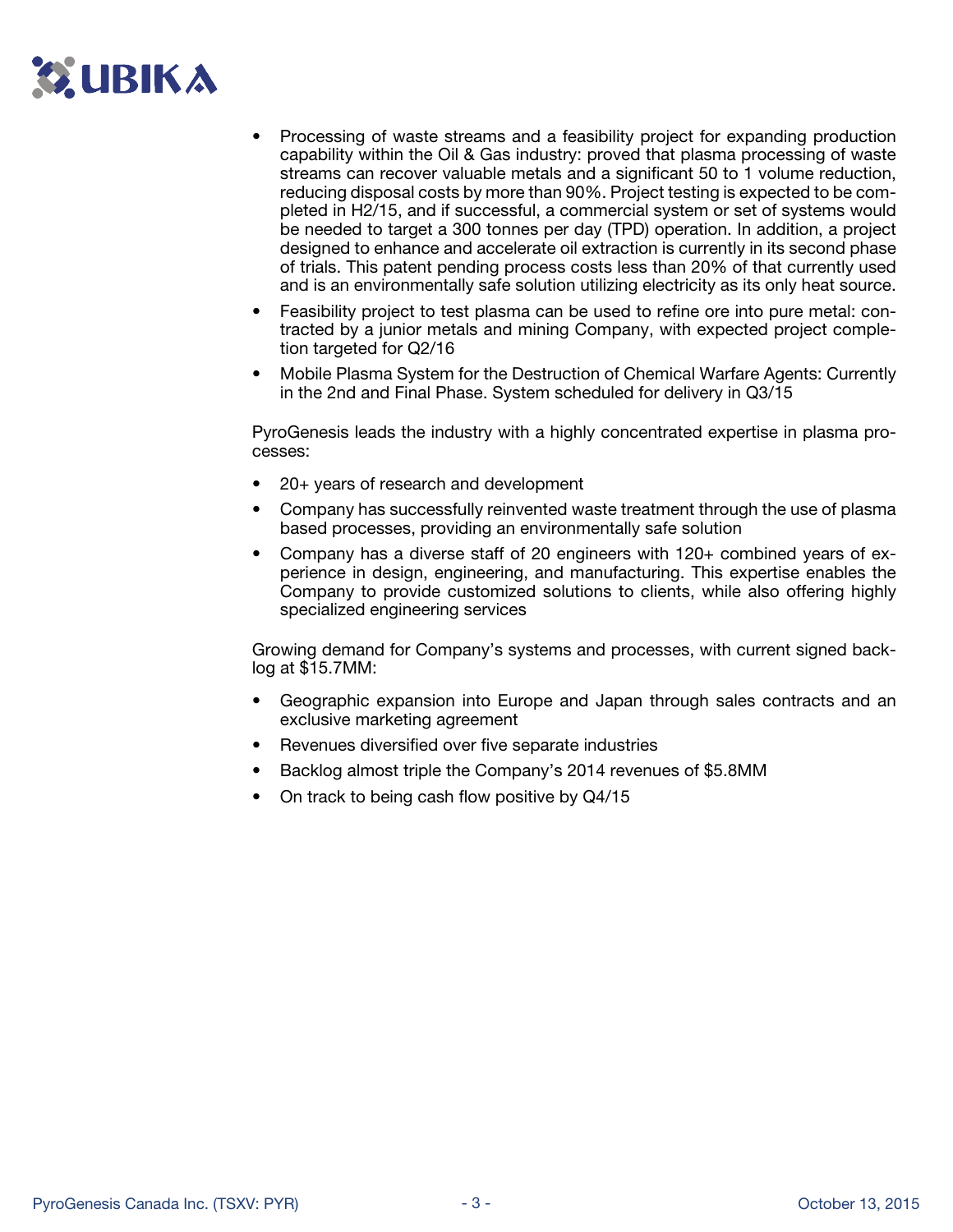

## Business Opportunities, Technological Overview and Industry Size

### 1. Plasma Application within the industry for Municipal Solid Waste (MSW) treatment

PyroGenesis has an extensive amount of experience in developing plasma waste processes and plasma torches. These systems provide an environmentally sustainable solution to waste management, an industry that has been plagued by unsustainable practices. The following text discusses the technicality aspect of plasma processes, a comparison to current industry practices along with a summary of how PyroGenesis has penetrated the MSW industry.

#### What is Plasma?

Plasma is the fourth state of matter, the others being solid, liquid, and gas. Plasma is a hot ionized gas consisting of approximately equal numbers of positively charged ions and negatively charged electrons. The sun is made up of plasma with an inside temperature reaching 10,000,000°C. Examples of man-made plasma include the light produced by a neon tube, as well as plasma cutting systems used to slice through metal. Thermal plasma can readily reach temperatures in excess of 10,000°C. Pyro-Genesis harnesses the properties of thermal plasma to melt and transform metal, to carry out high temperature chemical reactions and to convert waste into energy.

#### Waste to Energy - Plasma Gasification

Gasification is the process of converting organic/fossil fuel based carbon-containing materials into synthetic gas (syngas), which is a gas mixture of carbon monoxide (CO), hydrogen  $(H_2)$  and carbon dioxide (CO<sub>2</sub>). This process is achieved by reacting the materials at high temperatures (>700°C), without combustion, with the use of very little oxygen and steam. The general raw materials used for gasification are coal, petroleum-based materials, or other materials that would be rejected as waste. From these materials, a feedstock is prepared. The feedstock is inserted into the gasifier, where it reacts in an oxygen-starved environment with steam at elevated pressure and temperature to produce syngas. One of the uses of this syngas is as a fuel to manufacture steam or electricity. Another use is as a basic chemical building block for many petrochemical and refining processes.

Plasma gasification is the process of gasifying feedstock using very high temperatures achievable with plasma. Plasma gasification differs from non-plasma gasification in one key area – temperature. Non-plasma gasifiers typically operate between 800 and 900°C. The temperatures inside plasma gasifiers reach over 3,000°C. The syngas exits the gasifier at 950°C. The slag flows out of the gasifier at 1,650°C. The higher temperatures inside the plasma gasifier result in the complete destruction of tars, something that is not achievable with non-plasma technologies. It is not feasible to remove tars downstream of the gasifier and therefore the utility of the syngas produced by non-plasma gasifiers is very limited. It can be burned immediately but it cannot be conditioned for use in gas turbines, reciprocating engines or for conversion into liquid fuels.

Plasma gasification is used for commercial purposes as a Waste-to-Energy (WTE) system, which converts MSW, hazardous chemical/medical waste, and sewage sludge into syngas that can be used to generate power. PyroGenesis has developed a proprietary system, the Plasma Resource Recovery System (PRRS), which was commissioned and installed at the US Air Force military base in Florida, USA, and has since been redeployed into Europe.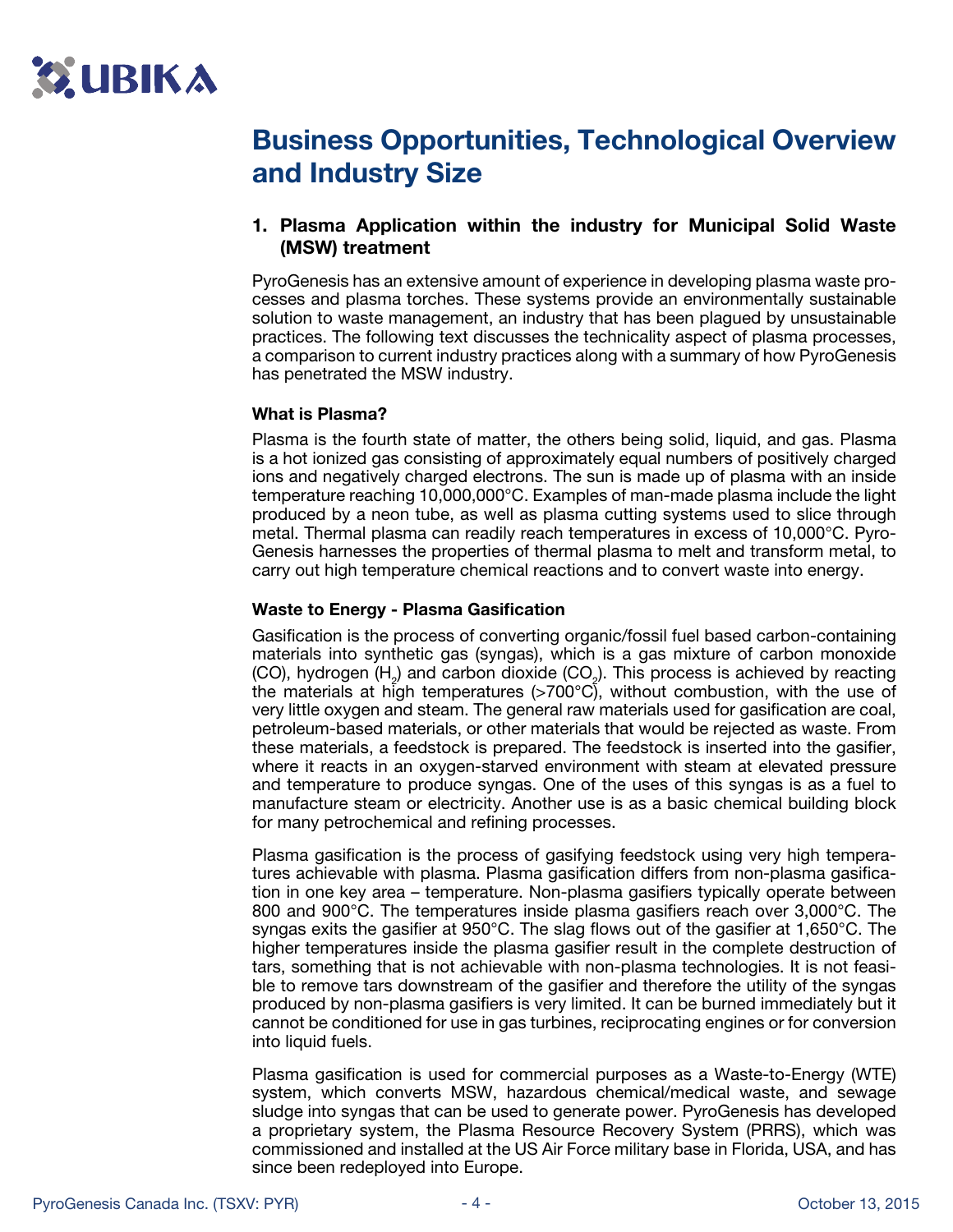



#### *Figure 1: Plasma Resource Recovery System (PRRS)*

#### *Source: Company website*

Apart from the PRRS, the Company has designed five other plasma waste management systems, which vary by waste processing capacity, type of waste handled, and the resulting byproducts. The systems are PAWDS Land, PAWDS Marine, SPARC, Tactical PACWADS and PAGV, which are further explained in Appendix B.

#### Municipal Solid Waste Industry (i.e. trash/garbage)

It was [estimated by the World Bank](http://siteresources.worldbank.org/INTURBANDEVELOPMENT/Resources/336387-1334852610766/What_a_Waste2012_Final.pdf) that global municipal solid waste reached 1.3 billion tonnes a year in 2012. This is a staggering figure, which may be visualized as filling up 174 football fields with blocks of garbage as tall as the CN Tower (Figure 2). This figure is expected to grow to 2.2 billion by 2025.

The current methods of waste disposal include:

- Recovery: recycling (blue bin plastic is reused for future needs, with no hazardous impact on the environment); composting (green bin – used for soil amendment and fertilization)compost (green bin – used for soil amendment and fertilization)
- Combustion with energy recovery: incineration (burning garbage) and gasification (which relates to waste to energy)
- Disposal: landfills (digging up space in the ground for storing garbage)

The U.S. Environmental Protection Agency developed a hierarchy, ranking the most environmentally sound strategies for MSW management. The hierarchy places emphasis on reducing, reusing and recycling the majority of waste, followed by energy recovery methods, with landfills as the most undesirable strategy.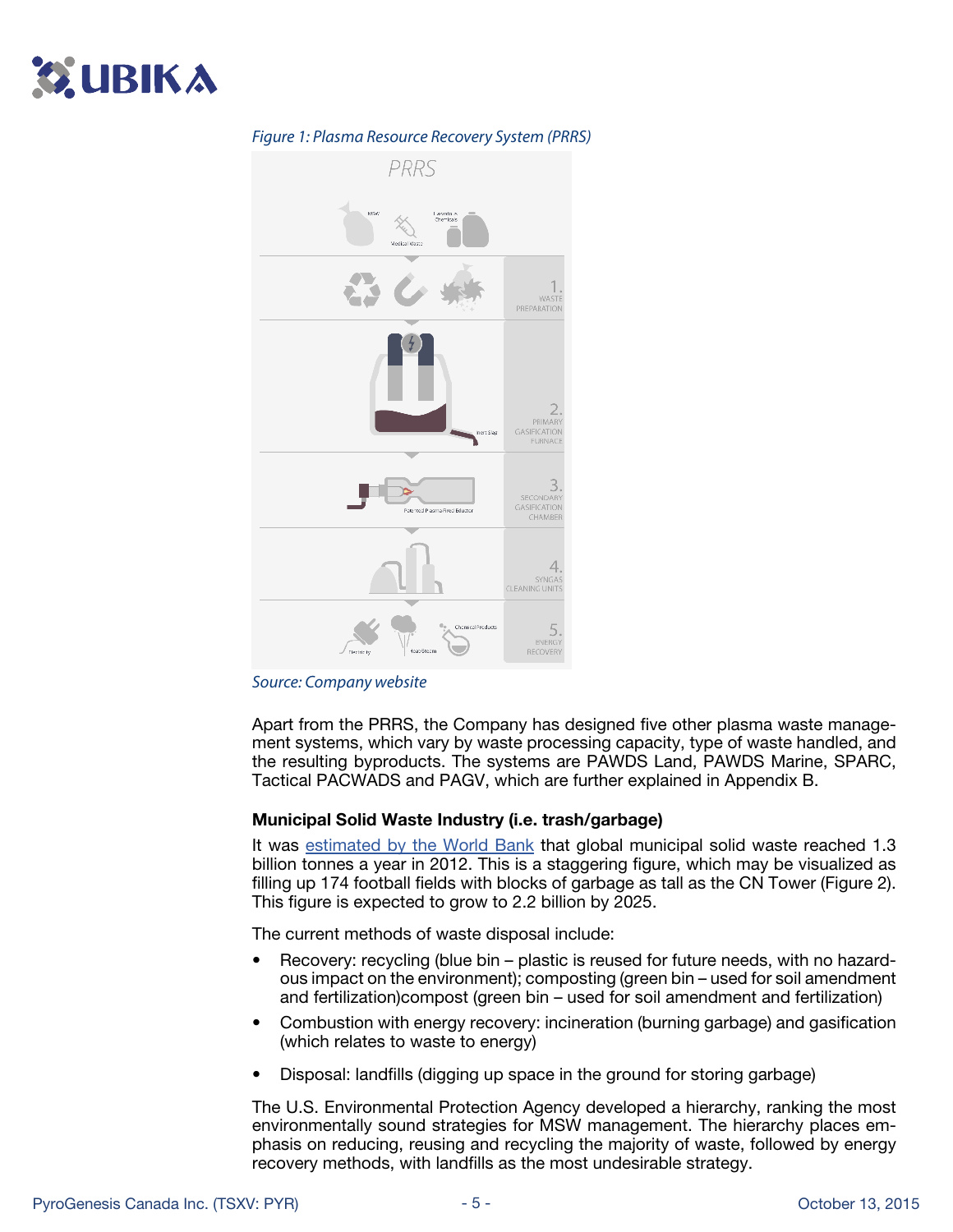

#### Market Size

Economically sizing this market would be to calculate the current cost of disposing such large sums of waste. PyroGenesis is approaching the industry by providing a plasma gasification solution in an effort to diminish undesirable methods for waste management. [It is estimated](http://www.epa.gov/wastes/nonhaz/municipal/pubs/2013_advncng_smm_rpt.pdf) that a 33 acre landfill costs \$13 million to build, and is capable of storing 1.1 million tonnes of waste, with an annual processing capacity of 200,000 tonnes. Moreover, \$600,000 in annual operating costs must be paid for staffing, utilities, and equipment operations. The landfill operator would earn his return from processing MSW at a tipping fee of \$50 per ton. In comparison, a PyroGenesis system would be able to process 1-100 tonnes of MSW per day, with much lower upfront capital costs, minimal operating expenses, and the added benefit of energy recovery. The attainable size of the market is conservatively limited to a Canadian and U.S. combined annual MSW production of 290 million tonnes, and assuming that 50% of the waste is sent to landfills, the opportunity for WTE processes is therefore estimated at 145 million tonnes a year. Using the current U.S. tipping fee of \$50 per ton, PyroGenesis' attainable market equals \$7.25 billion. However, handling 145 million tonnes of MSW/year would require 3,973 PyroGenesis systems with a processing capacity of 100 TPD. Although the total size of the opportunity is estimated at \$7.25 billion, PyroGenesis may not be able to cater to this large market need.

*Figure 2: Global Municipal Solid Waste, 2012*



*Source: Ubika Research, World Bank*

#### 2. Plasma Application within the 3D Printing industry

3D printing, or additive manufacturing, is a process of making three dimensional solid objects from a digital file. Many different materials can be used for 3D printing, such as plastics, powders, resins, and others. The market for 3D printing was estimated at over \$2 billion USD in 2014 and is expected to triple in the next few years according to Gartner, IBIS World and AMR, to \$6 billion USD.

PyroGenesis uses the Plasma Atomization Process (PAP), which takes wire as a feedstock and uses 10,000°C plasma plumes to melt the incoming wire and shear off the metal, creating tiny molten metal droplets. The process produces very pure spherical metallic powders that can address the growing 3D printing industry. Using plasma to produce metal powders is different from current industry practice of using gas atomization. The Company's PAP technology has the distinction of producing highly flowable and very pure spherical metallic powders.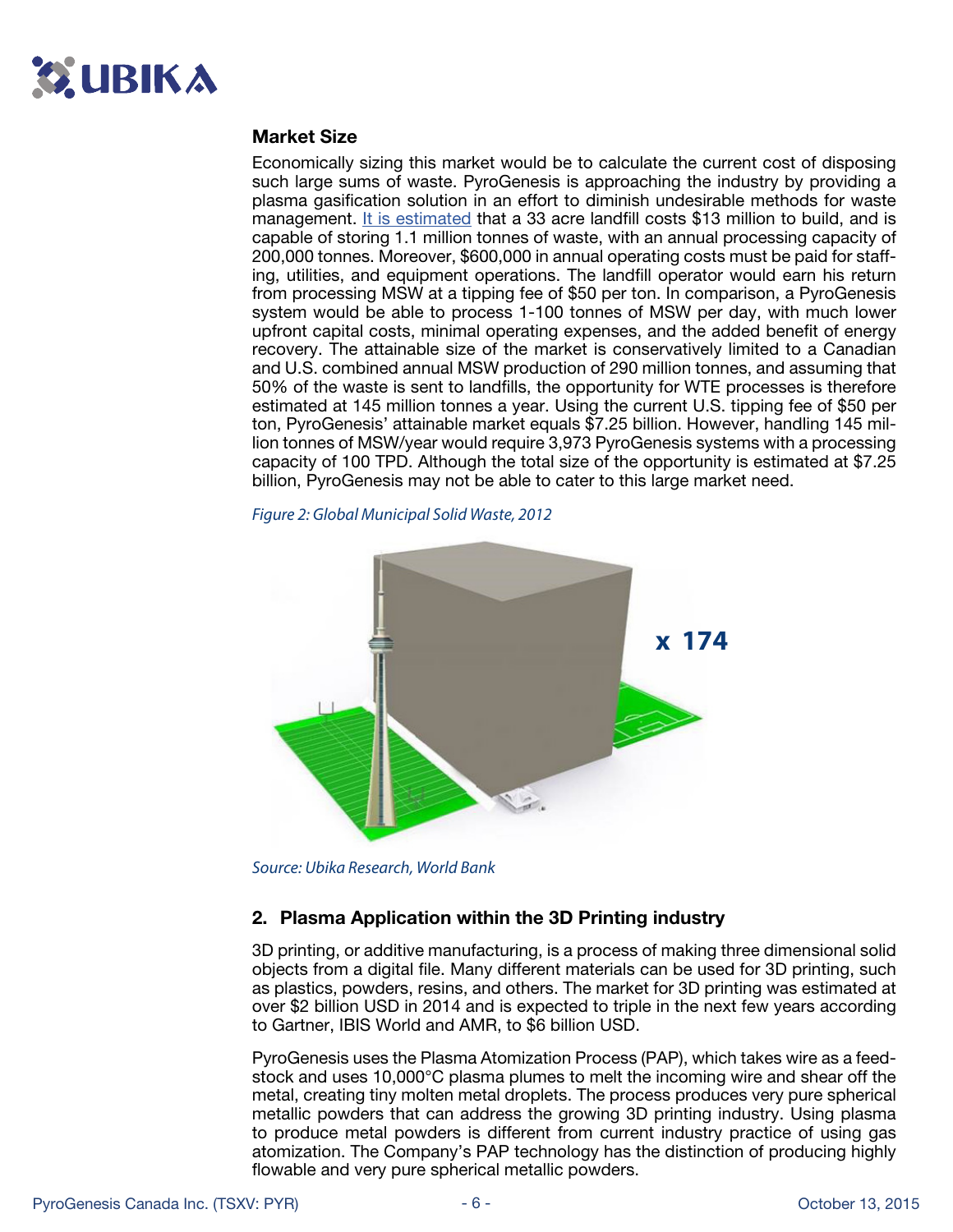

In July 2014, the Company was contracted by an Asian client to provide 10 powder production systems for \$12.5MM. To date, the Company has built and shipped one unit, with the rest planned to be constructed once the first system is fully installed and commissioned. We expect that the completion of this project would increase the Company's ability to attain additional contracts within the 3D printing industry.



*Figure 3: Plasma Atomization Process (PAP)*



### 3. Patented DROSSRITETM Technology to tackle Aluminum and Zinc Dross Industries

The Company has recently signed a deal with a North American automobile part manufacturer, for a \$600,000 sale of their patented DROSRITE™ furnace system. This system was designed to treat dross, a waste generated within the metals industry. More technically, dross is a material which forms on the surface of molten non-ferrous metal (such as aluminum and zinc) as it comes into contact with a reactive atmosphere. This often wasted material largely consists of molten-free (unreacted) metal, which is highly desirable to extract for economic reasons. PyroGenesis developed this technology in light of common environmentally unacceptable industry practices for treating dross.

In the case of aluminum, PyroGenesis' focus metal, dross is treated in a furnace at high temperatures. The conventional aluminum dross treatment process utilizes gas or oil-heated rotary salt furnace (RSF), which has a negative environmental impact from the salt slag and  $CO<sub>2</sub>$  created from the combustion of fossil fuels. In comparison, DROSSRITE™ does not require fluxing salts nor any external energy input. Overall, PyroGenesis' system of treating dross is superior to conventional RSF methods because DROSSRITETM has no harmful effects on the environment, is 83% less costly to operate, and extracts significantly more aluminum.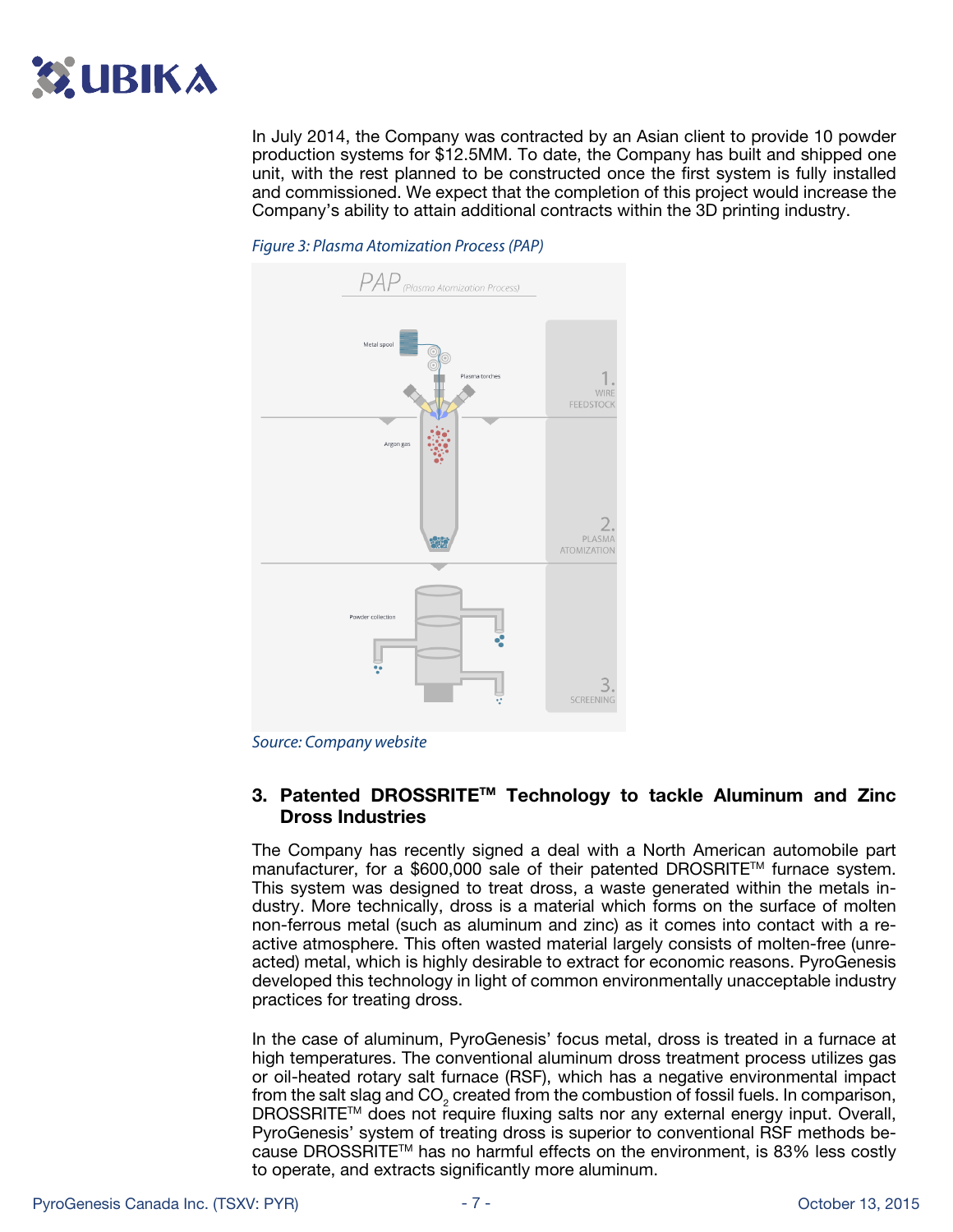# **SUBIKA**

### *Figure 4: (a) The conventional rotary salt furnace (RSF) process and (b) the DROSRITE™ process for aluminum dross treatment*



*Source: [Technical paper: "Drosrite Plus™ Treatment of Aluminum and Zinc Drosses", COM 2012](http://www.pyrogenesis.com/wp-content/uploads/2014/01/3.-2012-09-Drosrite-Plus-COM-2012-Paper.pdf)* 

| Parameter                                                                      |   | RSF       |                                          | <b>DROSRITE PLUSTM</b> |
|--------------------------------------------------------------------------------|---|-----------|------------------------------------------|------------------------|
| Cost of transport of the dross to recycler (\$50/MT)                           | S | 1,252,650 |                                          |                        |
| Cost of oil $(\$3.65/US$ gallon)                                               |   | 573,799   |                                          |                        |
| Cost of oxygen injected $(\$0.21/m^3)$                                         |   | 340,716   |                                          | 73,500                 |
| Cost of electricity (\$ 0.1/kWh)                                               |   | 174.215   |                                          | 43,800                 |
| Cost of salt (\$165/MT)                                                        |   | 206.745   |                                          |                        |
| Cost of metal burned (\$2,000/MT)                                              |   | 2,514,000 |                                          |                        |
| Cost of argon $(\$ 1.25/m^3)$                                                  |   |           |                                          | 250,000                |
| Cost of disposal of residue $(\$46/MT)$                                        |   | 742.164   |                                          | 598.322                |
| Total cost                                                                     | S | 5,804,289 |                                          | 965,622                |
| <b>DROSRITE PLUSTM</b> economic advantage<br><b>Return on investment (ROI)</b> |   |           | \$4,838,667 or \$193/MT<br>$\leq 1$ year |                        |

#### *Figure 5: Economic comparison RSF vs. DROSRITE PLUS™ (per year)*

*Source: [Technical paper: "Drosrite Plus™ Treatment of Aluminum and Zinc Drosses", COM 2012](http://www.pyrogenesis.com/wp-content/uploads/2014/01/3.-2012-09-Drosrite-Plus-COM-2012-Paper.pdf)* 

*Figure 6: Additional metal recovery and less residue created by DROSRITE PLUS™ in comparison to RSF (per year)*



*Source: [Technical paper: "Drosrite Plus™ Treatment of Aluminum and Zinc Drosses", COM 2012](http://www.pyrogenesis.com/wp-content/uploads/2014/01/3.-2012-09-Drosrite-Plus-COM-2012-Paper.pdf)*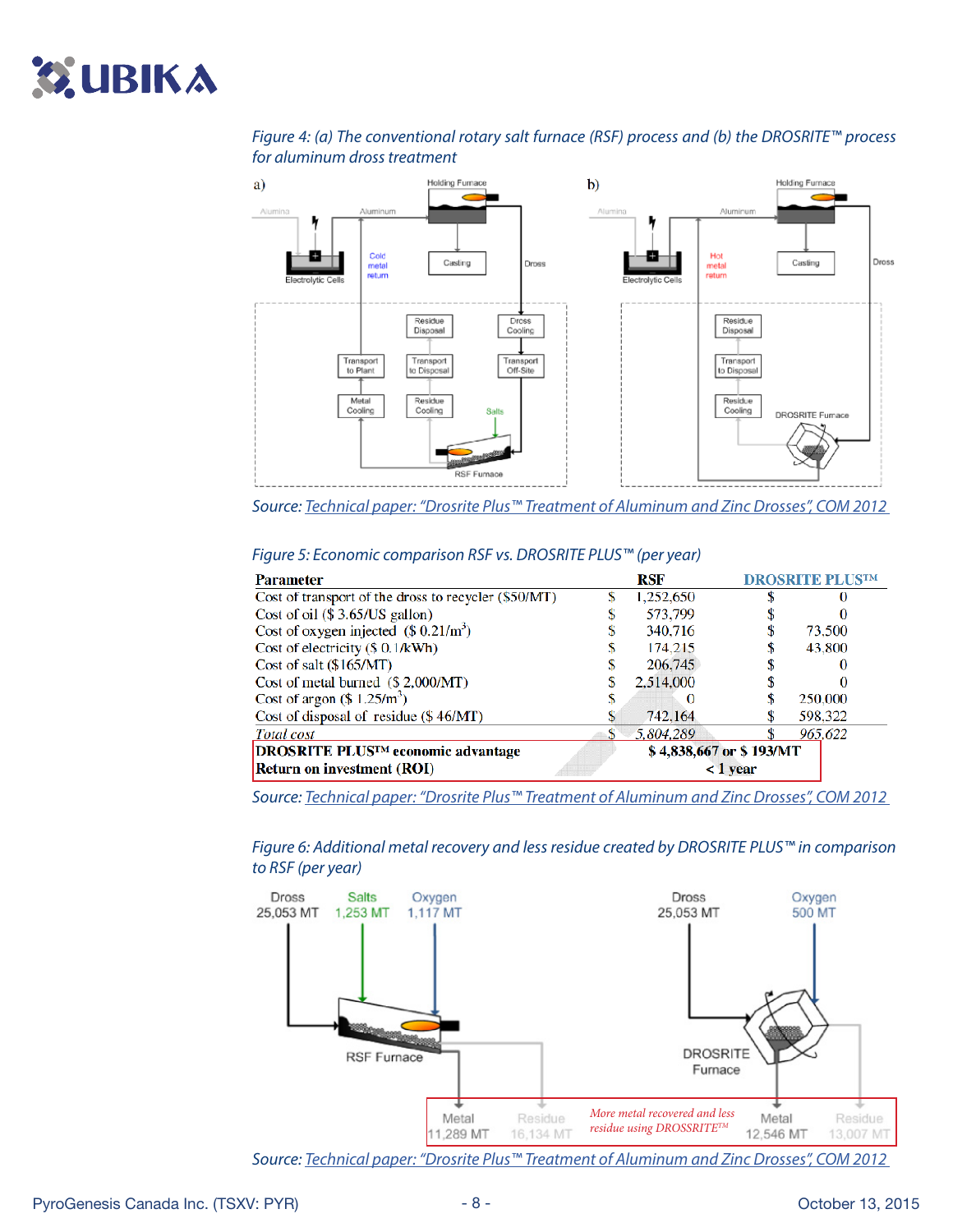

The Company has received a \$340,000 down payment on the sale, and is expected to deliver the system by the end of 2015. The ability for PyroGenesis to secure a contract within the auto industry introduces a new market with a reoccurring line of business. Auto manufacturers work within small profitability margins and would benefit a lot from cost reductions. Once the system is delivered and proven operationally successful, we expect PyroGenesis to have a shorter sales cycle for future deals.

#### Market Size:

The market for aluminum dross is generated from aluminum manufacturing. In 2014, 53.1 million metric tonnes (MT) of aluminum was produced globally, an increase of 3.8% from 2013. Typical dross generation from a primary operation can be from 8% to 10% of Aluminum output. Therefore, global annual dross production is estimated to be between 4.25 and 5.31 million MT. Using the DROSRITE™ economic advantage of \$193/MT, we get a total attainable market size of \$820 - \$1,025 million.



#### *Figure 7: Global Aluminum Production (2005 - 2014)*

*Source: [World Aluminum, primary aluminum global production](http://www.world-aluminium.org/statistics/#data)*

#### 4. Patented SPARCTM Technology to tackle GHG Emissions

The Steam Plasma Arc Refrigerant Cracking (SPARC) technology uses steam plasma to chemically decompose Chlorofluorocarbons (CFC's), a very strong Ozone Depleting Substance (ODS), and Hydroflourocarbons (HFC's), a very strong Green House Gas (GHG), into smaller compounds (primarily CO, CO<sub>2</sub>, HF, HCI, and H<sub>2</sub>). The smaller compounds are then neutralized even further into harmless salts and clean liquid and gas waste.

Steam hydrolysis offers many advantages over the conventional incineration process, such as lower flue gas flow rate and less pollutants. Due to the high energy density of steam plasma, the volume of flue gas produced is reduced by more than 60 times compared to a conventional incinerator. Destruction using steam plasma also has an important impact of reducing the amount of pollutants. Steam plasma is an improvement over oxygen plasma because oxygen reacts with ODS to form chlorine  $\left( \text{Cl}_{2} \right)$  and fluorine ( $F_2$ ), which are toxic and difficult to remove. When steam is used in the destruction reaction, it forms hydrogen chloride (HCl) and hydrogen fluoride (HF) gases, which can be scrubbed much more easily than Cl<sub>2</sub> and F<sub>2</sub>.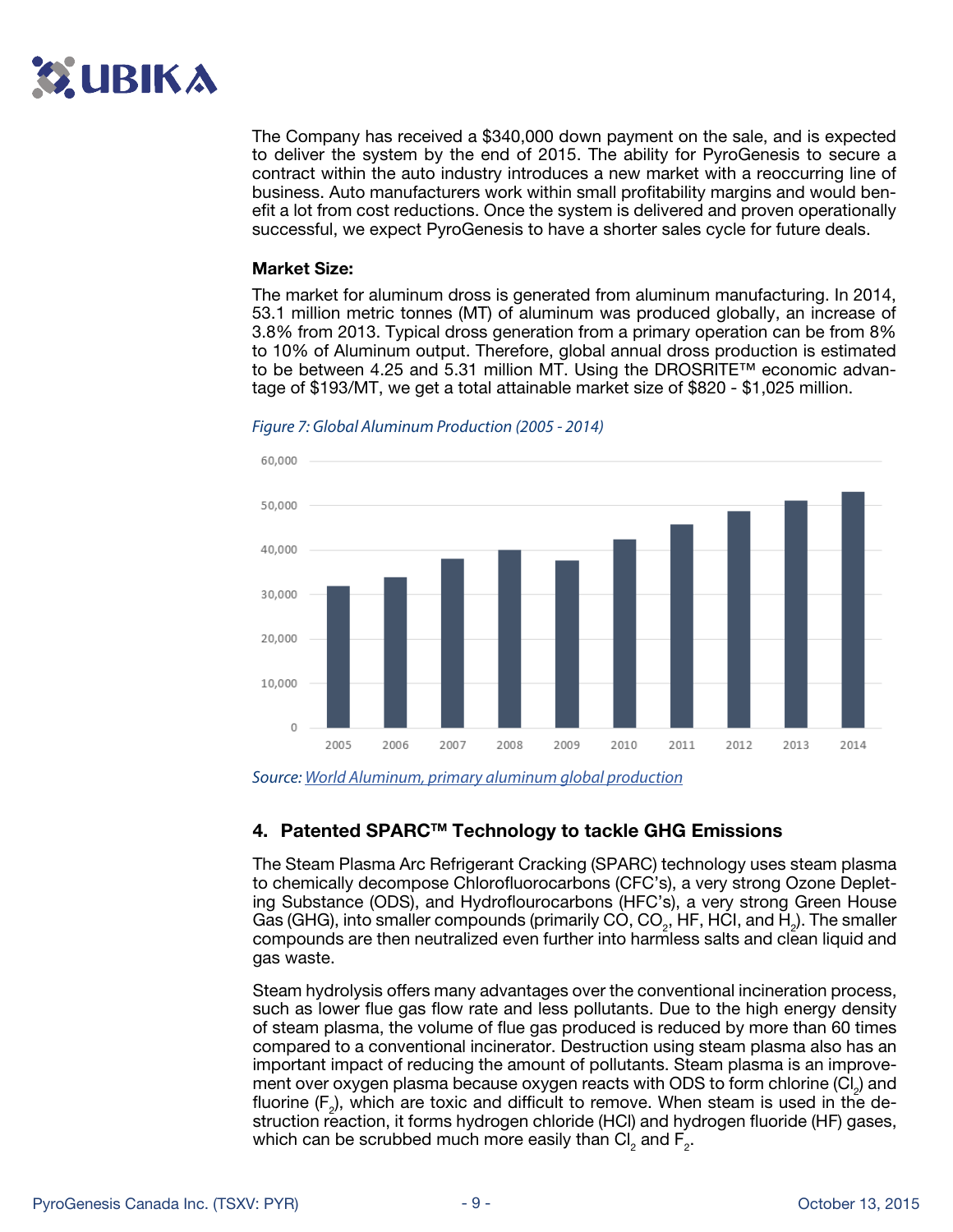



*Source: [Technical paper: "Destruction of Ozone Depleting Substances using Steam Plasma,"](http://www.pyrogenesis.com/wp-content/uploads/2014/01/2.-2012-10-Destruction-of-ODS-Using-Steam-Plasma-IT3-2012-Paper.pdf)  [STEQ 2012](http://www.pyrogenesis.com/wp-content/uploads/2014/01/2.-2012-10-Destruction-of-ODS-Using-Steam-Plasma-IT3-2012-Paper.pdf)*

PyroGenesis has recently terminated a Development Use and Commercialization Agreement with a client relating to the SPARC™ technology, because the client wished to pursue the development of a solution for the destruction of ODS on their own. We believe this event to be positive, as it indicates the potential for the SPARC<sup>TM</sup> technology. The Company is currently in discussion to redeploy the technology in other promising areas where GHG regulation is much stricter such as Europe and the United States. PyroGenesis still retains all intellectual property for the system, and is currently protected by two patents in the United States, and have filed for additional patents in Europe, Japan, India, and China. We would also like to note that the former client cannot henceforth commercialize this technology in any matter.

#### Market Size:

The market for SPARC™ technology may be estimated by analyzing the global trends in the emissions of GHGs and ODSs. Global CO<sub>2</sub> emissions reached a new high of 36.3 billion tonnes CO<sub>2</sub> in 2013 (Figure 7), which is an increase of 0.7 billion tonnes  $CO<sub>2</sub>$  or 2.0% compared to the previous year. The government is becoming much more involved in setting policies at regulating the level of emissions, with most recently, Ontario joining Quebec and California in the cap and trade program. The governmental backing is estimated to help environmentally safe technologies break into this market.

The G7 leading industrial nations have [agreed to cut G](https://sustainabledevelopment.un.org/content/documents/7320LEADERS%20STATEMENT_FINAL_CLEAN.pdf)HGs (pg 12), completely phasing out the use of fossil fuels by the end of the century. A shorter-end target aims to reduce global GHG emissions at the upper end of a range of 40% - 70% by 2050, using 2010 as the baseline (33.7 billion tonnes CO<sub>2</sub>). The <u>Canadian target</u> is to reduce GHGs by 30% below 2005 levels (749 million tonnes CO<sub>2</sub>). *This implies a need to* reduce 200 million tonnes of CO<sub>2</sub> by 2030 in Canada alone, and 26.2 billion tonnes *of CO2 by 2015 globally.*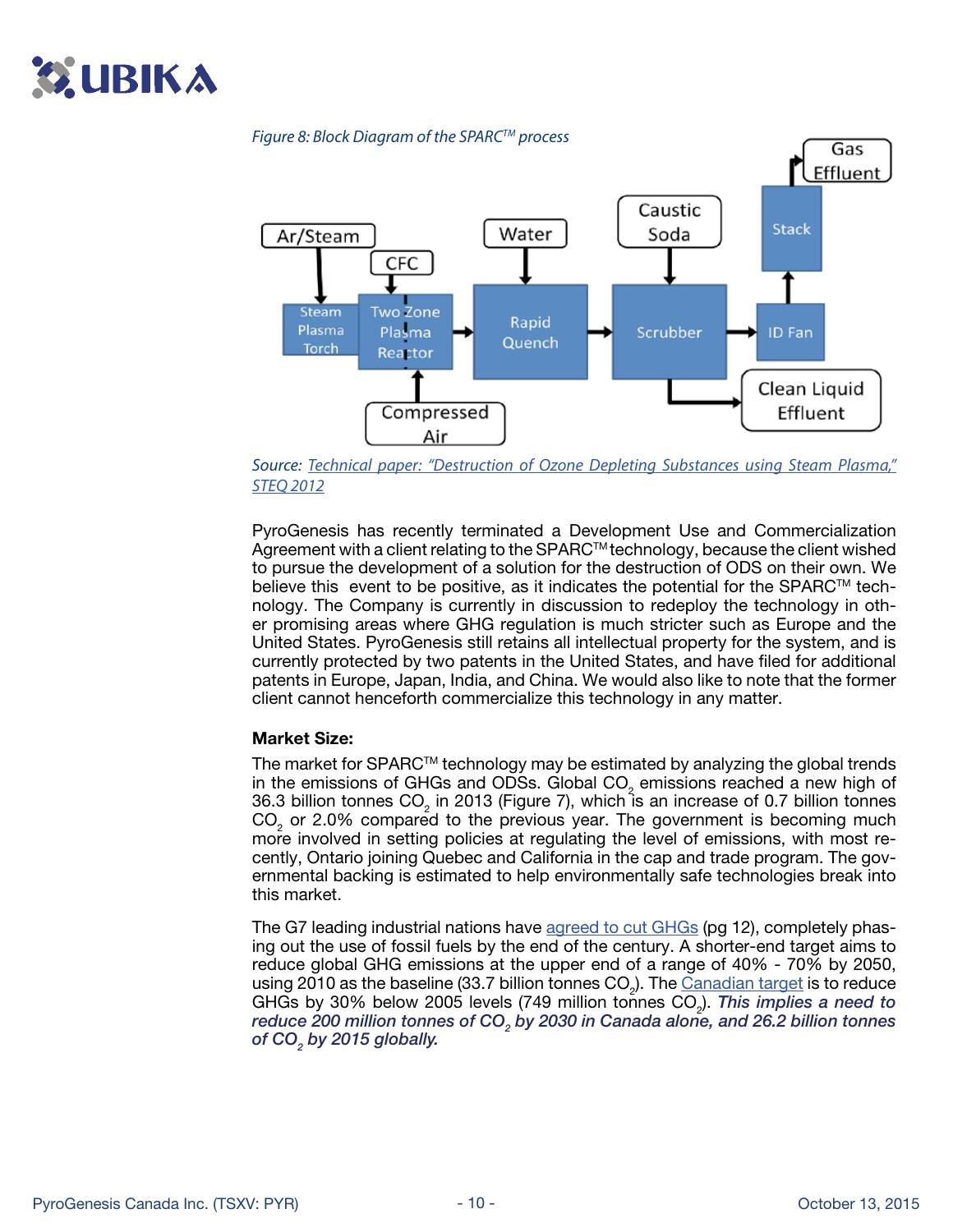# **C. UBIKA**



### Figure 9: Global CO<sub>2</sub> emissions per region from fossil-fuel use and cement production

*Source: [EDGAR 4.2 FT2010 \(JRC/PBL 2012\); BP 2014; NBS China 2014; USGS 2014; WSA 2014;](http://edgar.jrc.ec.europa.eu/news_docs/jrc-2014-trends-in-global-co2-emissions-2014-report-93171.pdf) [NOAA 2012](http://edgar.jrc.ec.europa.eu/news_docs/jrc-2014-trends-in-global-co2-emissions-2014-report-93171.pdf)*

#### 5. Feasibility Projects within the Oil & Gas, Mining, and Military Industries

#### Oil & Gas – Metal Recovery from Waste Streams & Accelerated Oil Extraction

The Company has made successful strides within the oil & gas industry by leveraging their plasma expertise and engineering capacity in order to provide technological solutions to clients. To date, PyroGenesis has been contracted on five separate occasions, and are currently working on two feasibility projects. The first project is for the development of a pilot plant geared towards recovering valuable metal from waste streams. The second project is for the development of a plasma based solution, targeted at attempting to expand and accelerate the client's oil & gas production capacity.

Testing the feasibility of extracting valuable metal from oil & gas waste streams proved successful, as noted in the October 2, 2014 news release. It was concluded that plasma processing of these waste streams could recover valuable metals, and that there is also a significant 50 to 1 volume reduction in waste, reducing disposal costs by more than 90%. Data also indicated that a \$20MM PyroGenesis system could save the client over \$40MM in disposal costs and value from recovered metal. The Company is further testing this process at PyroGenesis' facility in Montreal, and expects to complete the project by the end of Q3/15. If successful, the Company would design, manufacture, and supply a commercial system to fit the need for a 300 TPD operation. At this point, current test results along with continuous positive feedback from the Company's engineering department points to positive results and multiple system orders are expected to be purchased by the client.

The feasibility of oil extraction acceleration has undergone the first round of trials, and was scheduled for second series of trials for Q4/14 upon regulatory approval. The results from the first round suggested cost reduction of 20% when comparing the process to current industry methods, as well as having zero negative environmental impact. The process is patent pending and the Company has yet to provide an update for the second phase trials.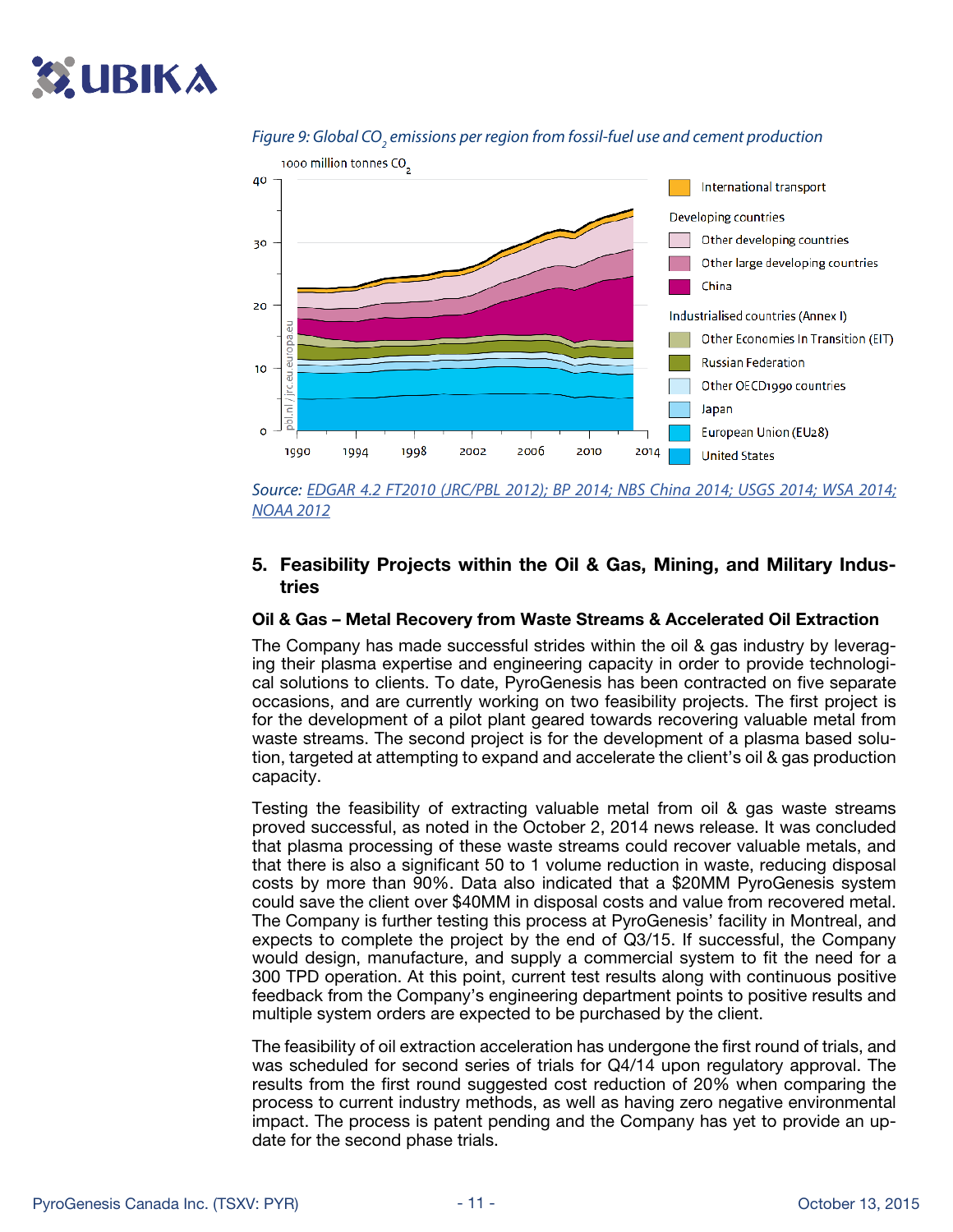

#### Metals & Mining - Refining Ore into Pure Metal

PyroGenesis has recently been contacted by a junior metals & mining client (June 2015), to evaluate the feasibility of using plasma for the purpose of refining ore into pure metal. Specifically, PyroGenesis will test if it is possible to use plasma processes to convert quartz into pure silicon metal. The Company has given the client limited exclusive rights to the technology of converting quartz into silicon, and in exchange, PyroGenesis will receive 10% of sales, with set minimums, as royalty payments. The study is expected to be completed by Q1/16.

#### Military – Destruction of Chemical Warfare Agents

After successful project work with the US Navy and Air Forces, the Company has been contracted by an international military consortium. The project asked PyroGenesis to produce a mobile plasma system which would be capable of destroying hazardous chemicals and biological threats. The project will be completed in two phases, with phase 1 successfully completed in December 2014, and phase 2 is in progress. The Company has planned to ship this unit in Q3/15 to the client, for testing purposes using stimulated and actual chemical warfare agents.

#### Total attainable market size for PyroGenesis:

|                                                             | <b>Market Size</b> |
|-------------------------------------------------------------|--------------------|
| Municipal Solid Waste (plasma torches, gasifiers, military) | \$7.3 billion      |
| 3D Printing (2016)                                          | \$6.0 billion      |
| Dross Treatment                                             | \$1.0 billion      |
| GHG Emissions + Feasibility Projects (Mining, O&G)          | -                  |
| Total                                                       | $$14.3 billion +$  |

By combining all industry sectors, PyroGenesis has a total attainable market opportunity of more than \$14.3 billion. Even a 1% share of this total market represents a tremendous growth opportunity for the company. We foresee that the company has a unique opportunity to grow and address these large markets.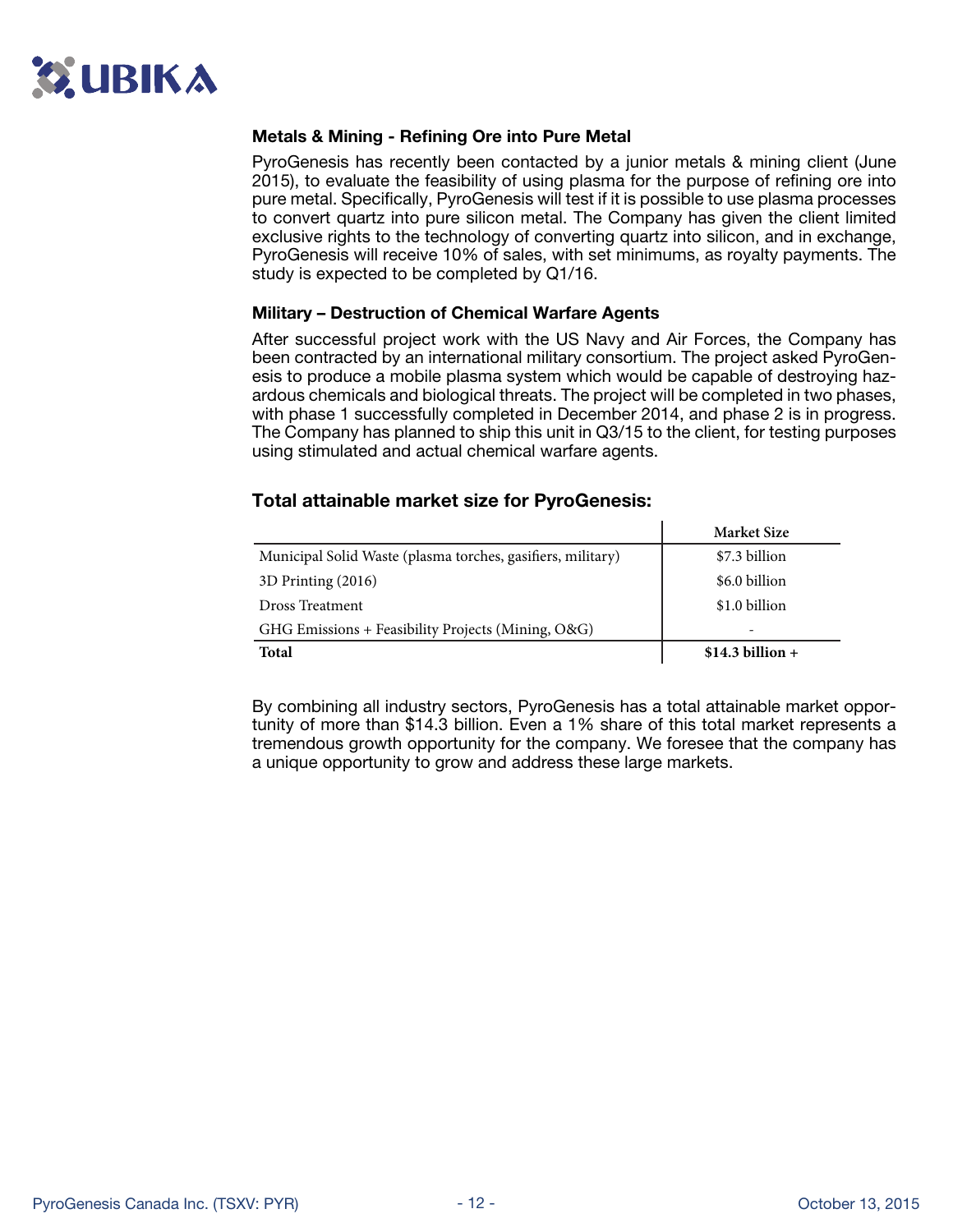# <span id="page-12-0"></span>Catalysts and Upcoming Growth Plans

#### Expansion into Japan through Exclusive Marketing Agreement with Yasui Facilities Inc.

PyroGenesis has recently signed a contract with Yasui Facilities Inc. ("Yasui"), a Japanese architectural/engineering firm, in order to enter the Japanese market and gain local help to market and sell the Company's waste management systems. Yasui works with a consortium of companies that, amongst other things, build incinerators. The contract provides PyroGenesis with much needed local expertise, including the Japanese permitting process, which will be fully taken care of and paid for by Yasui. In addition, Yasui will reimburse PyroGenesis for future costs incurred in developing the Japanese market, throughout their agreed five year exclusive marketing term. This method of market entry, significantly reduces the costs associated with the process, while also adding a solid helping hand with connections to the right target customer group.

Japan is the largest user of MSW gasification in the world. Japan has been a leader in developing and implementing traditional and novel thermal treatment technologies. This nation generates about 65 million tonnes of MSW, thermally treats 40 million tonnes, and recycles the rest. Japan is a leader in this industry with almost no MSW being disposed of in landfills (2%) and the rest being composted, recycled or thermally treated. The table below was prepared for the IDB Guidebook and lists all the different types of WTE technologies used in Japan.

 $\mathbf{I}$ 

|                                           | Number of<br>plants | All plants,<br>tonnes/day | Average tonnes/<br>day per plant | Percentage of<br>WTE capacity of<br>Japan |
|-------------------------------------------|---------------------|---------------------------|----------------------------------|-------------------------------------------|
| Martin reverse acting grate               | 66                  | 71,500                    | 1,083                            | 62%                                       |
| JFE Volund grate (stoker)                 | 54                  | 10,100                    | 187                              | 9%                                        |
| Martin horizontal grate                   | 14                  | 7,454                     | 532                              | 7%                                        |
| Nippon Steel Direct melting               | 28                  | 6,200                     | 221                              | 5%                                        |
| JFE Hyper Grate (stoker)                  | 17                  | 4,700                     | 276                              | 4%                                        |
| Rotary kiln                               | 15                  | 2,500                     | 167                              | 2%                                        |
| JFE Thermoselect (gasification)           | 7                   | 1,980                     | 283                              | 2%                                        |
| All other fluid bed                       | 15                  | 1,800                     | 120                              | 2%                                        |
| Other                                     | 94                  | 8,380                     | 89                               | 7%                                        |
| Total                                     | 310                 | 114,614                   |                                  | 100%                                      |
| Total tonnes/year (at 330 days-24h/year)  |                     | 37,822,620                |                                  |                                           |
| % of total MSW to grate combustion plants |                     |                           |                                  | 84%                                       |

#### *Figure 10: WTE technologies used in Japan*

*Source: [Municipal solid waste management and WTE in the United States, China and Japan](http://elfm.eu/Uploads/ELFM/FILE_73D907E9-8225-4B93-91F8-10F71F59B793.PDF)*

#### Completion of \$12.5MM contract for the delivery of 10 Powder Production Systems for 3D printing

The Company has entered into this contract in July 2014, and has shipped its first unit in June 2015. The last nine units will be built once the first system is fully installed and commissioned in Asia, which is planned to be completed by summer's end, and manufacturing of the last units to start shortly thereafter. The Company has received \$1,045,000 in payments so far for the work done under this contract and it is expected that the remainder of the units will be built and shipped by Q3/16.

 $\mathbf{I}$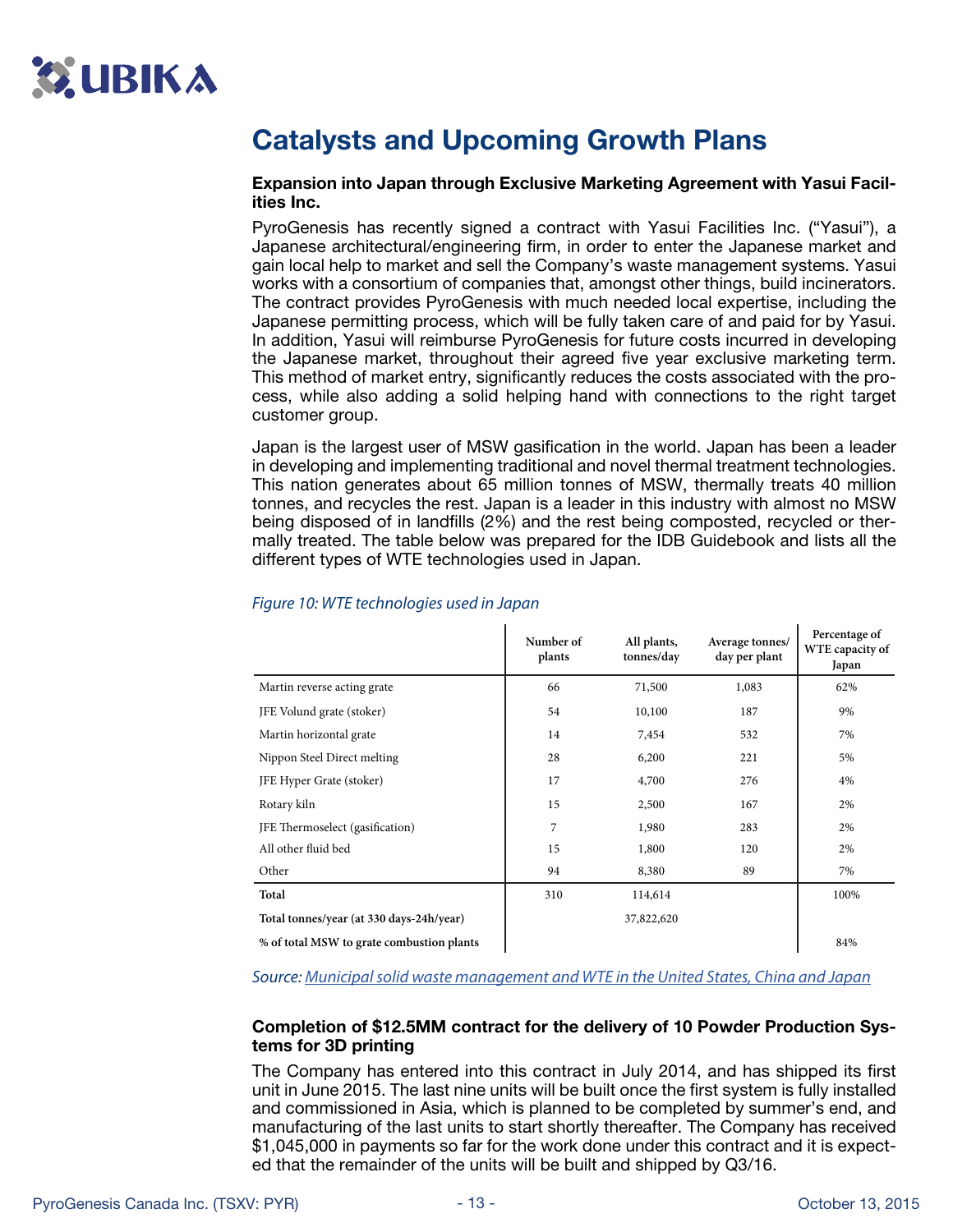<span id="page-13-0"></span>

# Financial Analysis

#### Revenues, Back-log and Profitability

Over the past several years, the Company has seen revenues climb from \$3.3MM in 2012 to \$5.8MM in 2014 (Figure 13). Although almost all of this growth came in 2013, the Company has successfully shifted its strategy towards diversified lines of revenue and multi-unit contract sizes. The Company has a respectable list of clients, including the US Navy and Air Force, European NATO, as well as other clients in Asia, Europe, Canada and the United States. The Company last reported a backlog of \$15.7MM which is double the 2013's backlog of \$7.9MM and is almost triple the Company's 2014 revenues. The backlog is seen as a positive funnel for future reported revenues and is a sign of a growing demand for the Company's products.

The Company is currently operating at a loss, with cost of goods sold and SG&A being the largest cost contributors at \$4.1MM and \$4.5MM respectively for 2014. Gross margins have largely improved since the -46% level in 2012 to 29% in 2014. We expect gross margins to improve further, as the company completes its signed backlog orders. In addition, operating margins are improving, with the opportunity to operate profitability, while gaining \$15MM+ in revenue.

The Company's primary focus over the past year has been at growing its sales channel, as evident by the large backlog, advanced operations within the O&G and dross industries, as well as the expansion into Japan. Within the Q1/15 MD&A, the Company states "A key development impacting gross margins in the first quarter of fiscal 2015 was the utilization of many of the Company's engineering and research & development resources on accelerating the development and implementation of projects that would have otherwise been committed to advancing the implementation of current live projects". We expect PyroGenesis to return to gross margins of 40% in 2016.

#### Balance Sheet Improvements

The Company's balance sheet has largely improved over the past three years, showing liquid capital levels of \$1.2MM in cash along with \$2.2MM in working capital. In addition, the Company has reduced its debt down to \$3.8MM from \$8.2MM in Q1/14. With current capital levels, and the 3D project nearing completion, the Company should be able to sustain operational and growth initiatives.



*Figure 11: Cash & Working Capital*

*Capital levels*

*Healthy Cash and Working* 

*Source: Thomson Reuters*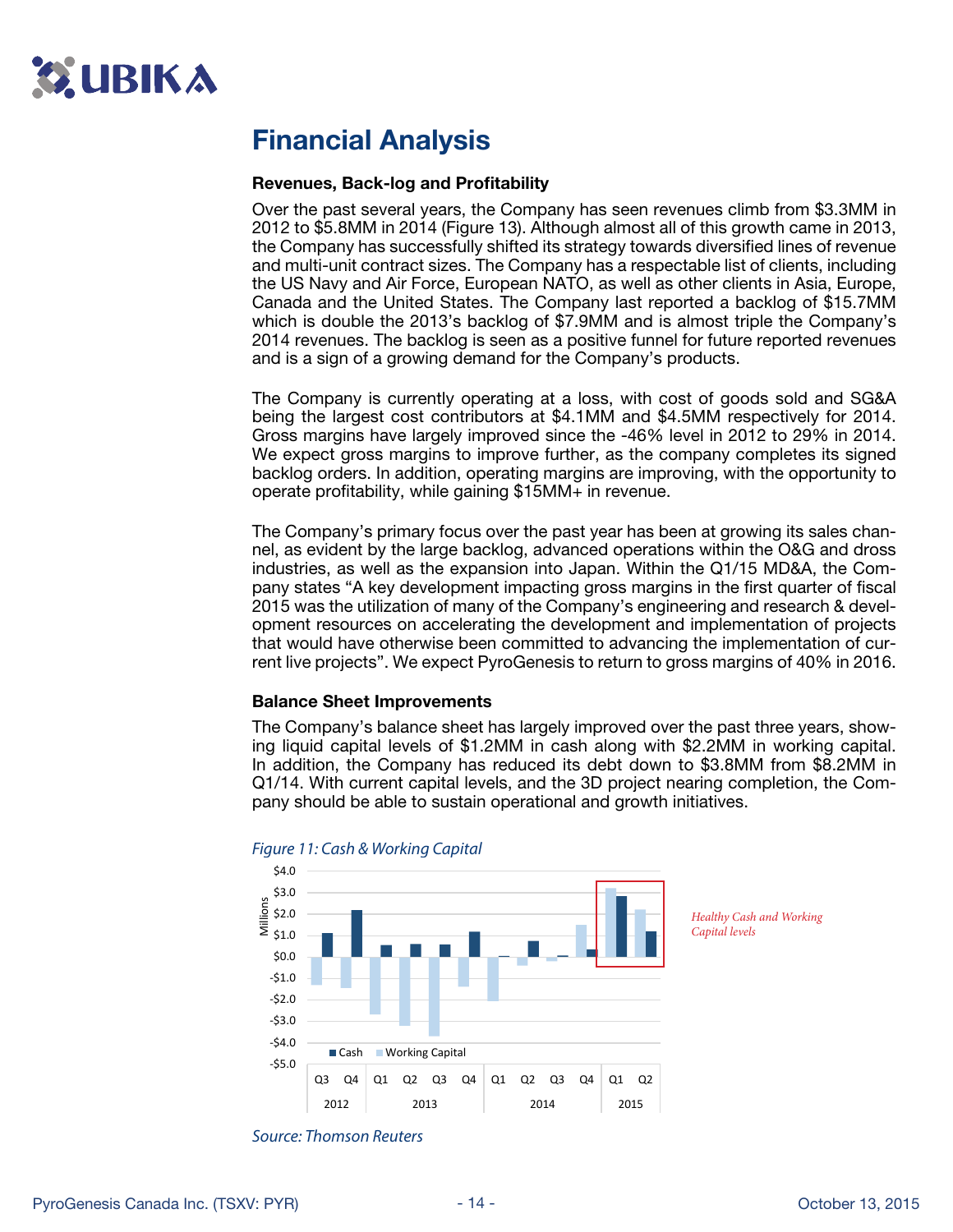# **ZUBIKA**



*Debt has dropped from \$8.2MM in Q1/14 to \$3.8MM*

#### *Source: Thomson Reuters*

*Figure 13: Revenues and Profitability Margins* 



*Source: Thomson Reuters*

## Risks

Attaining Clients: The Company's future success depends on its ability to gain additional clients.

Ability to hit Profitability: The Company is currently operating at a net loss, and such results may be expected to continue for the near term. There is no assurance that the Company will ever generate any profits, however, the presented business opportunities on pages 4-12 give rise to potentially profitable operations by H2/16.

Foreign Currency Risk: The Company generates revenue through various geographies, exposing itself to currency exchange rate fluctuations.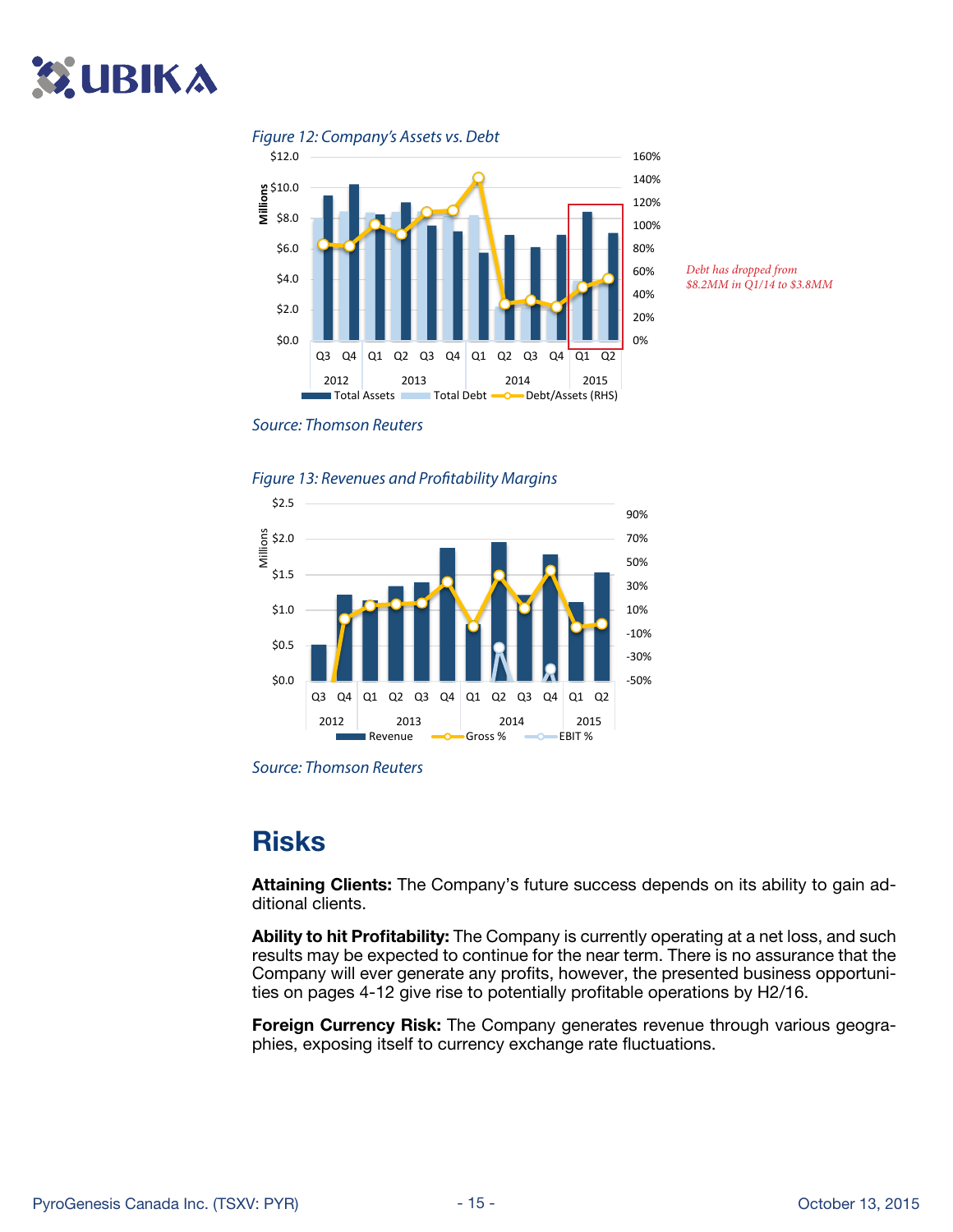

## Conclusion

PyroGenesis Canada Inc. is a market leader when it comes to advanced plasma processes. The Company has been developing its technology for over 20 years, with a current patent portfolio of 38 allowed, pending, and/or provisional, covering 14 different inventions. The Company's CEO, Peter Pascali, is a former investment banker and the largest shareholder of the company with 36.3% of outstanding shares. The Company's systems and processes have proven economic benefits within various, multi-billion dollar industries, and operate with no harmful impact on the environment.

With major project developments arising within the O&G, Additive Manufacturing, and Dross Treatment industries, as well as the geographic expansion into Japan, the Company's operations have truly evolved to a number of promising verticals. It appears that the Company will remain exceptionally busy throughout 2015 and 2016 with current projects. As mentioned, the Company's total attainable market is \$14.3+ billion, and with only six million in current revenues, the company has tremendous opportunity ahead.

#### Highlights to look for from PyroGenesis in 2015 & 2016:

- Manufacture the remaining nine powder production systems for 3D printing, and ship at least three by year end
- Deliver its first DROSSRITE™ product to North American auto parts manufacturer, with highly likely follow on contracts in 2016
- Complete O&G waste stream metal recovery project by year end, with high chance of signing a contract for the delivery of multiple 10-50 TPD units to client
- Complete the permitting process in Japan, and acquire clients in early 2016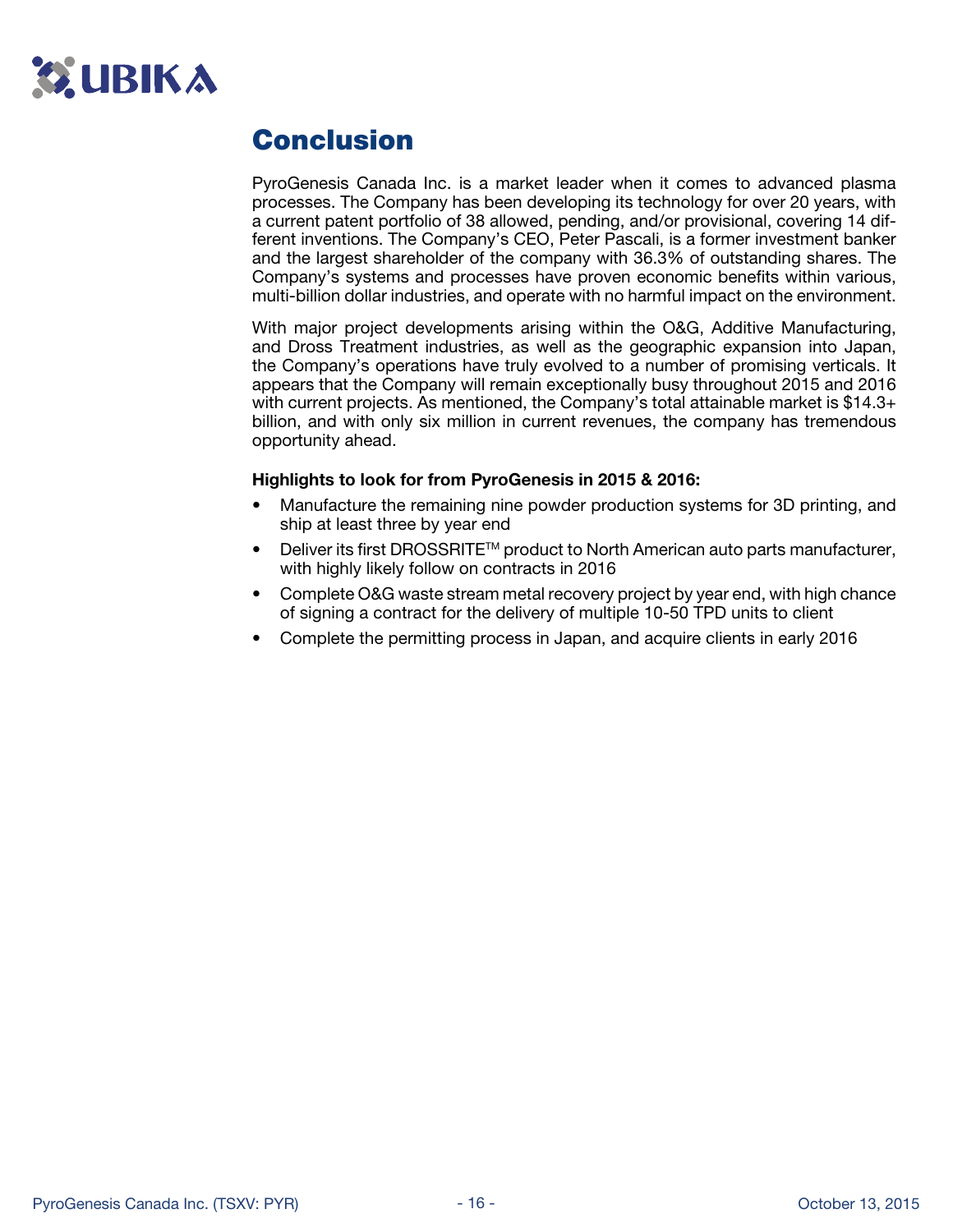

## Appendix A: Management

#### Peter Pascali – Founder, President & Chief Executive Officer

Mr. Pascali joined the Corporation in 1992 where he has been responsible for developing the business strategy and marketing focus for commercializing the Corporation's technologies and running the business. Mr. Pascali continues to develop the Corporation's strategy and oversee the operational management as the President and Chief Executive Officer. In his leadership role, Mr. Pascali spearheads the Strategic Management Team which is responsible for the strategic planning and execution of the company's business plan.

#### Pierre Carabin – Director of Engineering

Mr. Carabin has over twenty years of experience in process engineering and environmental technologies. He holds eight pending and issued patents related to high temperature chemical processes. After obtaining his Master's Degree in Chemical Engineering with honours from McGill University, he worked in pulp and paper field prior to joining PyroGenesis in 1998. As Director of Engineering since 2012, Mr. Carabin leads PyroGenesis' engineering and fabrication team for the design, development and fabrication of plasma systems. To date, he has contributed to more than 50 technical publications.

#### Vanessa Romano – Legal Counsel and Corporate Secretary

Mtre Romano joined PyroGenesis Canada Inc. in early 2014 as in-house Legal Counsel, responsible for providing advice on a wide range of matters including securities, employment, real-estate, contracts, intellectual property and promotional material. She is also responsible for providing and developing legal documentation as well as engaging in contract negotiations in support of business objectives. As a member of the Board of Directors, Mtre Romano also takes on the added responsibilities of Corporate Secretary.

#### Paul Simmons - Chief Financial Officer

Mr. Simmons joined PyroGenesis in June 2015. He brings over 30 years of international financial, business and administration experience to the Company and was most recently CFO for a Montreal-based research and development company listed in Canada and in the US, where he was instrumental in securing funding, including government-backed financing, and strategic IR activities.

#### Sophy Cesar - Vice President, Investor Relations and Communications

Ms. Cesar has over 15 years of experience specializing in marketing, branding and operations. Prior to joining PyroGenesis, she was responsible for the management and execution of the Investor Relations and Communications program for a TSX listed company. She successfully implemented investor awareness campaigns, supported the development of materials and deployed effective corporate communications strategies. During that time, the company successfully raised tens of millions of dollars and she supported its graduation from the TSX Venture Exchange to Toronto's senior exchange, the TSX.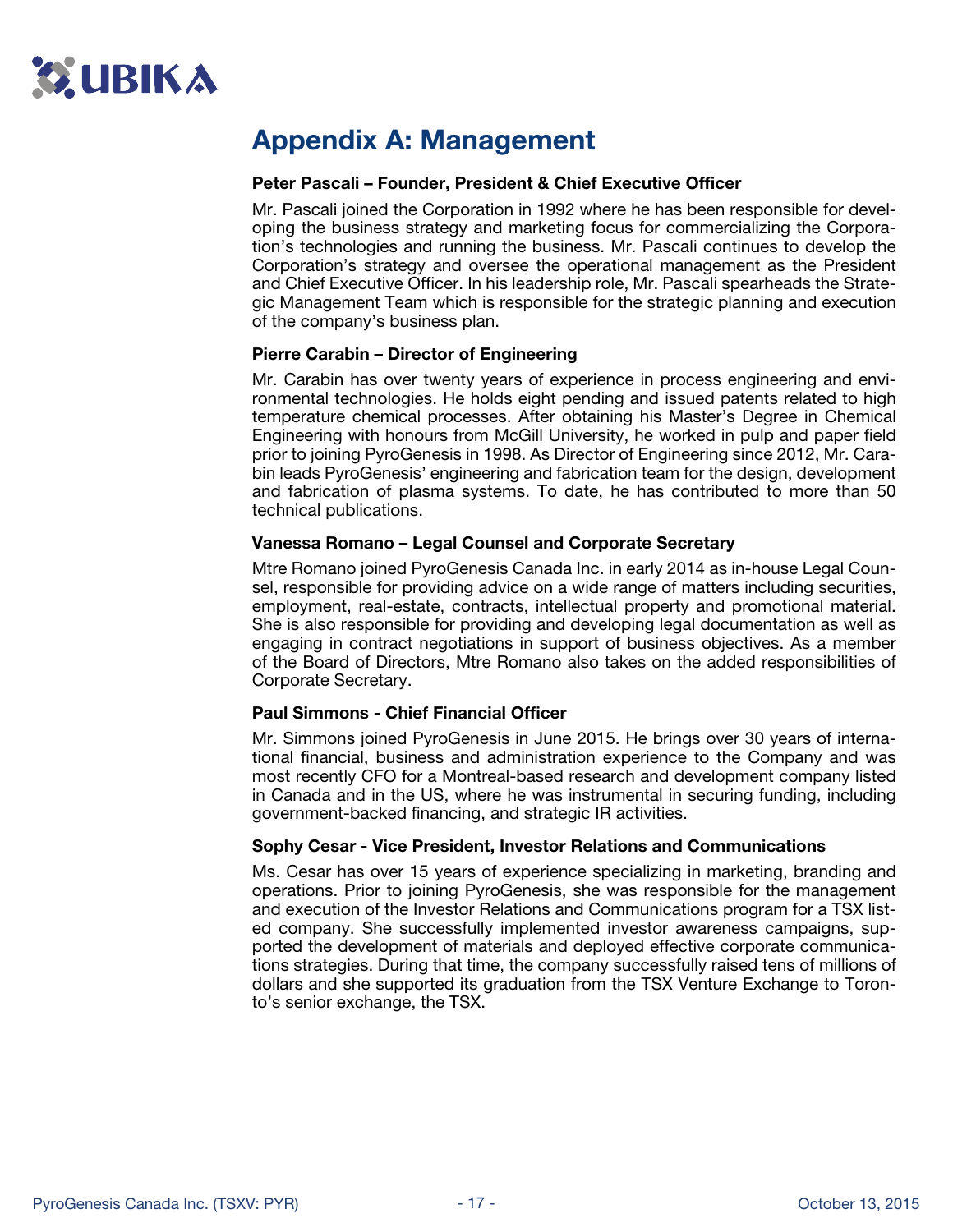<span id="page-17-0"></span>

## Appendix B: Products

#### Plasma Waste Processes

Plasma Arc Gasification and Vitrification (PAGV) is a process which can convert fly ash into useful construction materials. PAGV is quite useful for municipalities, managers of incineration operations for industrial, hazardous, biomedical, and animal (slaughterhouse) waste, etc. The resulting product can be used in wide-ranging applications such as aggregate asphalt and flooring, and replacement for cement in concrete and jewelry.

Plasma Arc Waste Destruction System for Land (PAWDS-Land) is a plasma based waste treatment system ideal for remote communities like mining camps and military facilities. The PAWDS-Land system destroys waste, while generating electricity from excess heat. The system was developed in partnership with the U.S. Department of Defense.

Plasma Arc Waste Destruction System for Marine (PAWDS-Marine) is a plasma based waste treatment system which can destroy combustible wastes such as paper, plastics, food, oily rags, waste oil with minimal segregation. The system is developed in partnership with the U.S. Department of Defense and has been approved for the Gerald R. Ford Class supercarriers. The first two ships in this class, the CVN-78 USS Gerald R. Ford and the CVN-79 USS John F. Kennedy, have already ordered PAWDS-Marine. The system has already received Lloyds Register MED Type Approval.

PRRS, proven by U.S. Department of Defense, provides industry, municipalities and the defense sector a comprehensive solution to waste management while producing clean energy. There are several benefits of the process:

- Inorganic waste are transformed into inert, non-toxic materials
- The process simultaneously produces heat, which can be transformed into electricity, steam, hot water, and/or liquid fuels
- Easy to operate and can be maintained with minimal manpower requirements

SPARC™ is a patented destruction process for ozone depleting substances (refrigerants) and other environmentally hazardous chemicals. SPARCTM can effectively be used to generate offset credits in both the regulated and voluntary carbon market and has already been deployed by a major Canadian refrigerator recycler.

Tactical PACWADS is designed to quickly and safely destroy a wide range of chemical warfare agents (CWAs) and their precursor reagents in the field. This process eliminates the need to transport enemy's CWAs by providing in-situ destruction of the material.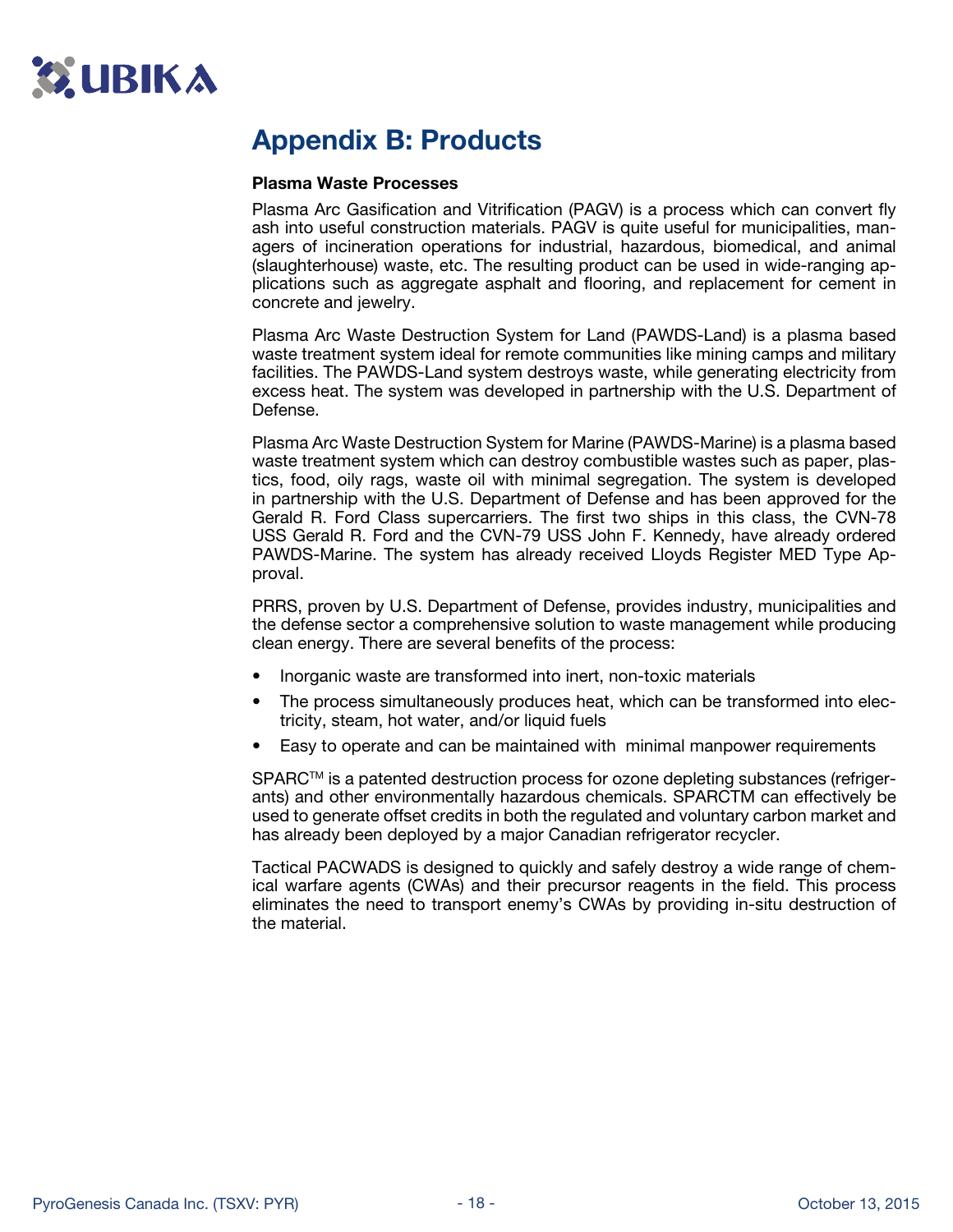

#### Advanced Material Processing: Plasma Atomization Process (PAP), DROSRITE

The PAP is an enabling technology for 3D Printing as well as other additive manufacturing and powder metallurgy applications. PAP units can address the exacting requirements in terms of chemistry and properties required by the biomedical and aerospace industries. The PAP has the distinction of producing flowable and pure spherical metallic powders. Using wire as the feedstock to the PAP allows for a high level of traceability and unparalleled control of the particle size, a critical requirement for the industries that the process addresses.

Drosrite Process maximizes metal recovery from dross and is salt-free, highly cost-effective and targets primarily the aluminum and zinc industries. The process avoids costly loss of metals while reducing a smelter's carbon footprint and energy consump tion. There are several benefits of the process:

- Metal recovery increased by more than 10% compared to third party treatment
- Lower operating cost compared to using a subcontractor
- Recyclable non-hazardous residue; no atmospheric emission; zero landfill usage
- Since carbon footprint is reduced, the process is ideal for high-greenhouse gas emitters (e.g. smelters); increasing regulations on greenhouse gas emission can impose huge penalty on large GHG emitters in the future.
- It can work well in controlling skimming practices with in-situ treatment

#### Plasma Torches

Some of the most demanding applications of plasma torch systems are Waste-to-energy applications, advanced material production, metallurgical processing, thermal treatment and nanotechnology manufacturing. The company manufactures four different types of torches:

- APT torches have been deployed by the US Department of Defense and can be used in waste treatment, gas heating, R&D and advanced materials production.
- MINIGUN can be used to produce high purity materials and nonmaterial, R&D, waste treatment and thermal spray coatings.
- Reverse Polarity Torch (RPT) is used in the production of spherical metallic powders, the fabrication of high purity metal, gas heating and production of carbon nanotubes.
- SPT plasma torch is used in the destruction of refrigerant and other CFC, HCFC, HFC and PFC. The technology also helps in cleaning effluent gas streams controlling C-H ratios in hydro cracking and biomass gasification applications

#### Engineering Services

The company currently provides:

Process/Product Development Services (Contract Research) – the company provides this service to industry/academia, which require lab, pilot or full-scale technical support for new products or services and assists in proof-of-concept, bench-scale testing, increasing-capacity pilot-scale testing, prototyping and finally full-scale implementation of the new process or product.

Custom Reactor/Furnace Design and Fabrication – the company provides custom reactors, and furnaces of all shapes and sizes to meet the needs of clients in the advanced materials, metallurgical, environmental and chemical fields.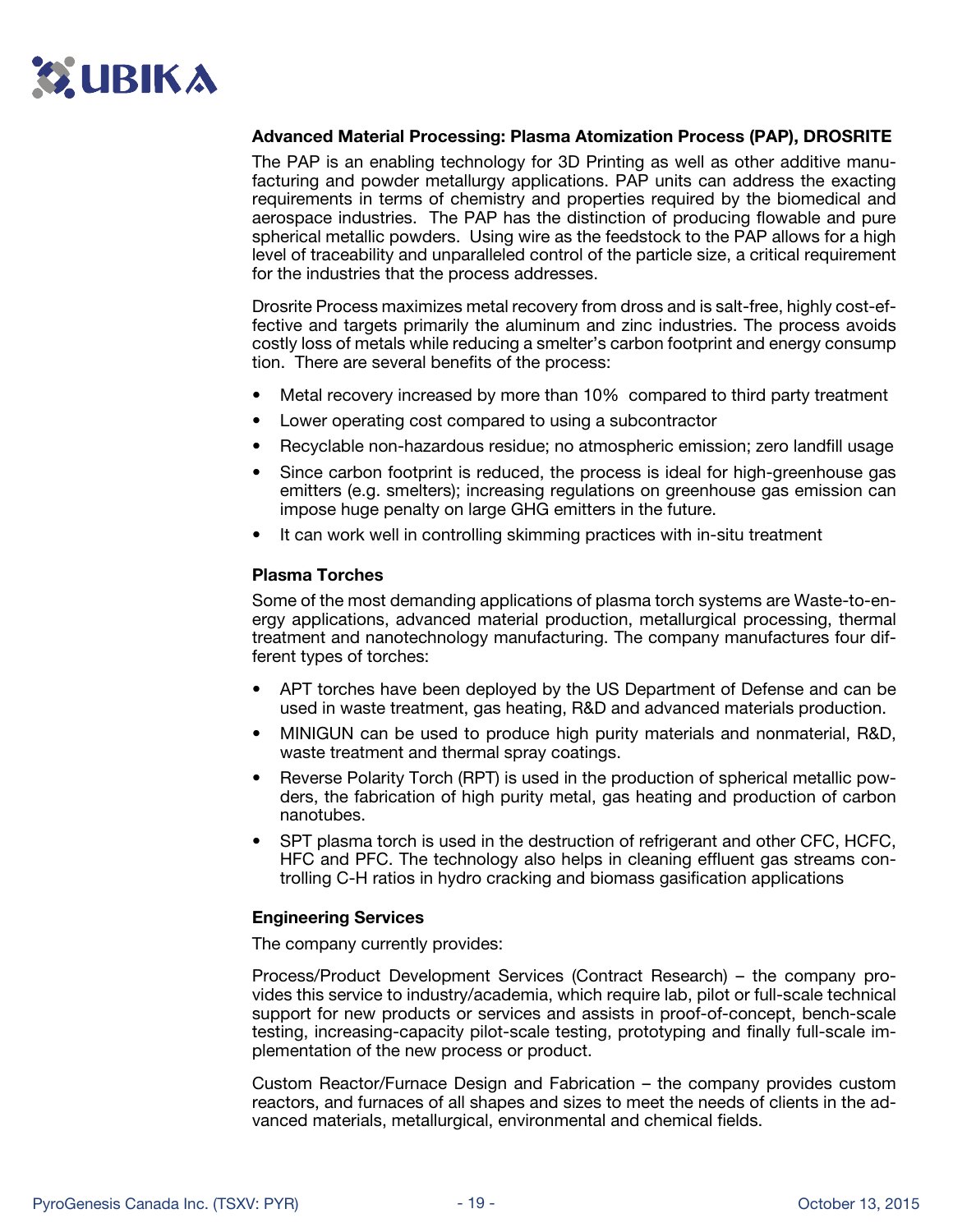

## Appendix C: Recent News

#### PyroGenesis files provisional patent for high purity silicon production September 29, 2015

The Company filed a provisional patent for a one step process using plasma for producing high purity silicon from silica. The PUREVAP<sup>TM</sup> is a proprietary process that uses a plasma arc within a vacuum furnace to produce high purity, metallurgical grade silicon (MG-Si), solar grade silicon (UMG Si) and polysilicon from quartz.

PyroGenesis Announces Receipt of an Order from US Navy to Train Sailors at its Manufacturing Facility in Montreal The Company received an order from Supervisor of Shipbuilding, Conversion & Repair ("SUP-September 28, 2015

SHIP") to train US Navy sailors on its Plasma Arc Waste Destruction System ("PAWDS") Engineering Design Model at its manufacturing facility in Montreal. The first group of sailors are expected to arrive in the fall of 2015.

PyroGenesis common shares start trading in the U.S. market (OTCQB) The Company's common shares will begin trading under the symbol "PYRNF". September 9, 2015

PyroGenesis comments on September 3rd, 2015 trading activity A significant number of Company shares were offered for sale within a very short period of time creating downward pressure on the stock. September 4, 2015

PyroGenesis announces Q2/15 results Q2/15 revenues increased by 37%, from \$1.1 million to \$1.5 million, over the previous quarter. The current backlog as at August 28, 2015 stands at \$15.7 million. August 31, 2015

PyroGenesis Announces Termination of Development Use and Commercialization Agreement with Client for PyroGenesis' SPARC Technology; Paves way for Commercial Opportunity with International Oil and Gas Company The reason for this decision was based on their common intention to pursue the development of solutions for the destruction of ozone depleting substances independently. Signed undertaking by PyroGenesis not to destroy ozone depleting substances in Canada before July 7, 2017. PyroGenesis has been in discussions to redeploy the Pilot System in a fully commercial environment, either in Asia or with an international oil and gas company in the United States. August 4, 2015

PyroGenesis Announces Receipt of USD \$917,532 as Final Payment for Asian Plasma Torch Contract July 28, 2015

PyroGenesis Announces Receipt of \$340K Down Payment on Previously Announced Sale of Patented DROSRITE™ Furnace System to North American Automobile Parts **Manufacturer** July 20, 2015

The System is expected to become operational in Q1/16, and will showcase the transformative nature of PyroGenesis' DROSRITE™ technology to an industry that has been plagued by rising electricity costs, large carbon footprint, and poor environmental legacies. It is expected that the Client will purchase two additional systems.

PyroGenesis Cancels Previously Announced Exclusive Asian Marketing Agreement in Favor of Exclusive License Agreement with Yasui Facilities Inc. of Japan Deal announced on March 4, 2015 is canceled. Yasui is a one of Japan's preeminent Architectural/Engineering firms who works with a consortium of companies that built incinerators. Yasui provides the needed local engineering and permitting expertise that PyroGenesis requires to conclude various contracts under discussion. The Exclusive Marketing Agreement permits Yasui to market PyroGenesis' line of plasma waste processing systems in Japan for a period of five years. Yasui undertakes to pay all costs associated with the Japanese permitting process, which are estimated to run into the \$100,000's, and to reimburse PyroGenesis for costs incurred in developing the Japanese market. Furthermore, upon receipt of the permit, which is expected in less than one year, Yasui will pay PyroGenesis a onetime exclusivity fee of \$1.5MM in one installment. June 17, 2015